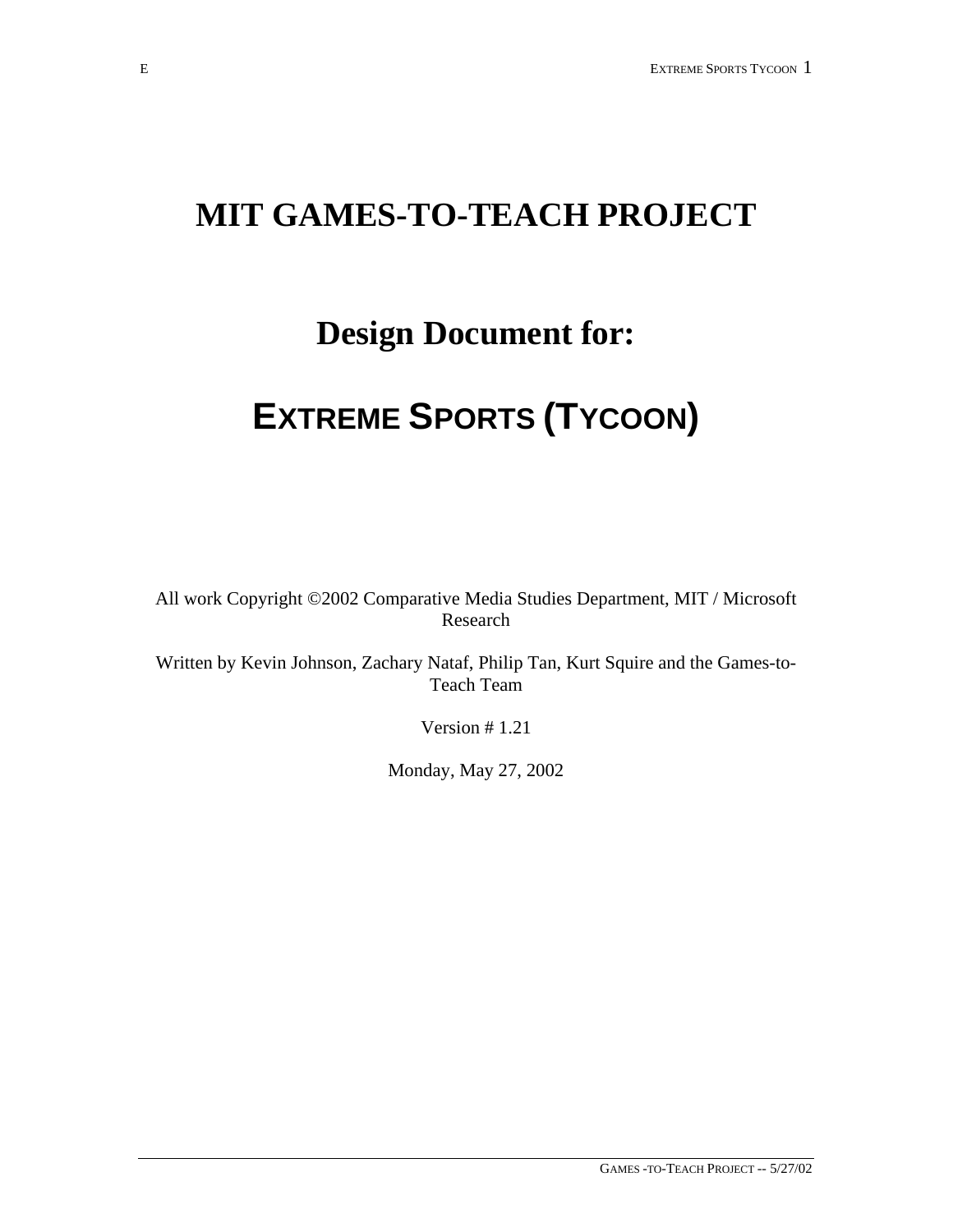## **TABLE OF CONTENTS**

|                    | $\overline{\mathbf{3}}$ |
|--------------------|-------------------------|
|                    | $\overline{\mathbf{4}}$ |
|                    | 6                       |
|                    |                         |
|                    | $\overline{9}$          |
| SINGLE PLAYER GAME |                         |
|                    |                         |
|                    |                         |
|                    |                         |
|                    | 25                      |
|                    |                         |
|                    |                         |
|                    | 29                      |
|                    |                         |
|                    |                         |
|                    |                         |
|                    |                         |
|                    | 38                      |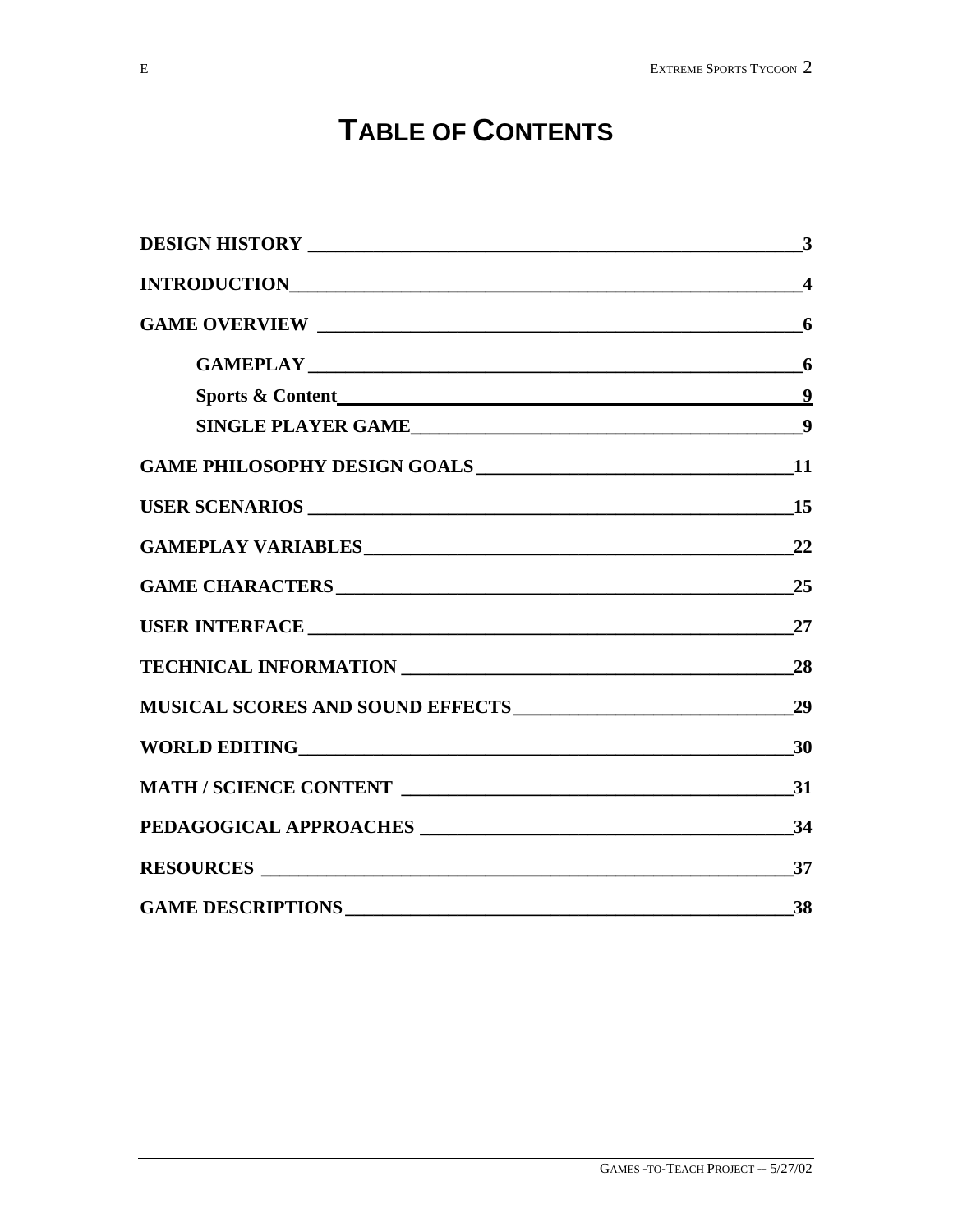## **DESIGN HISTORY**

## **Version 1.10**

February 21, 2002. Kurt Squire. Compiled Sangita, Philip, Kevin, and Zach's work into this document.

## **Version 1.11**

Continued updating. Kurt Squire.

## **Version 1.20**

Heather Miller gave it a proofread. Added Zach's materials

## **Version 1.20**

Kurt added more stunts and tightened the document.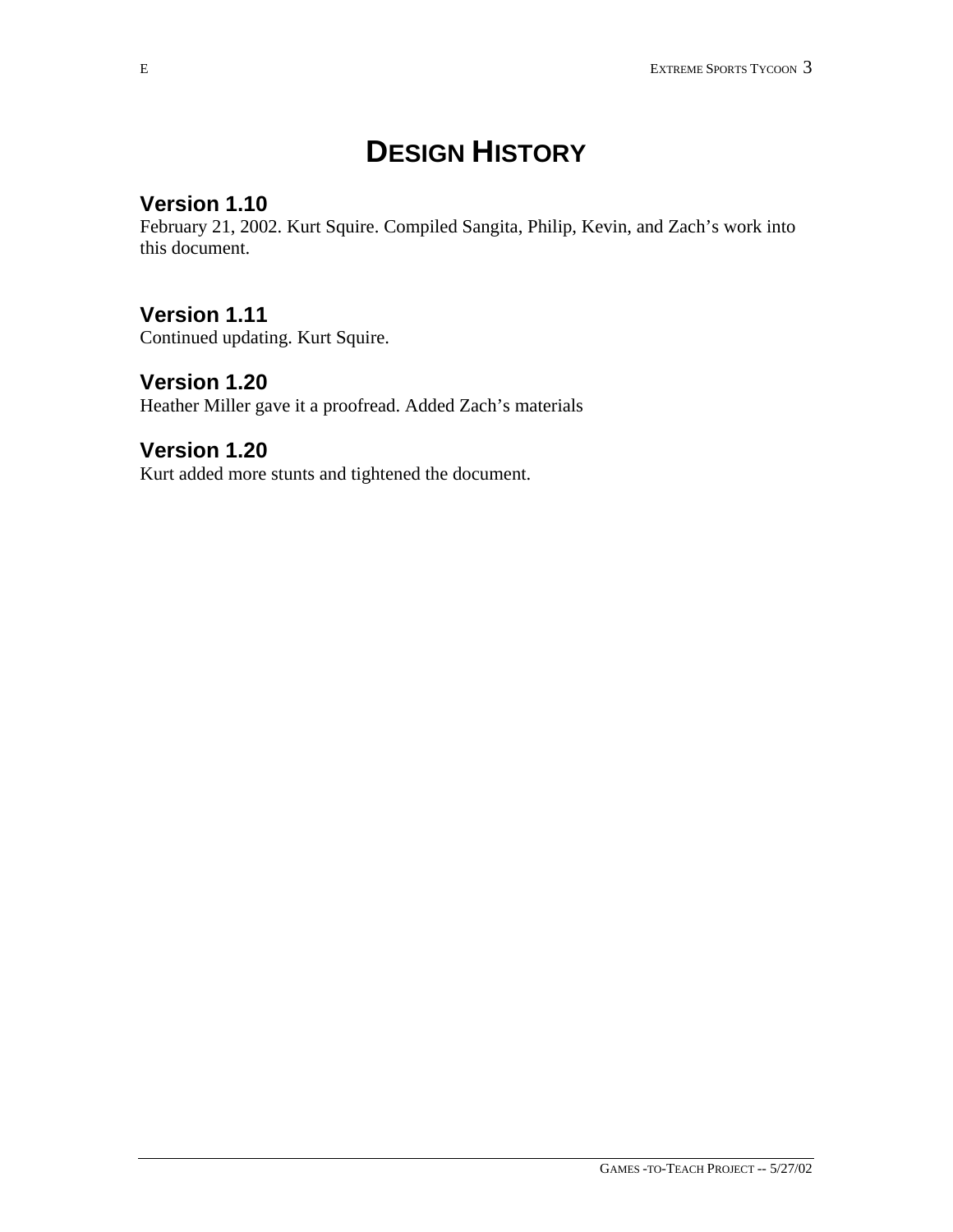# **EXTREME SPORTS TYCOON**



How does a bungee jumper miss the ground by inches? What keeps a twine from breaking? What allows extreme athletes to experience their outlandish exercise fantasies *without* being killed by them?

These and other haunting questions are yours for the solving in *Extreme Sports Tycoon* (EST). While the game is enough fun to be played for its own sake, the physics and math behind extreme sports is the true subject of EST. Players learn math and science by experimenting with extreme stunt performance and booth design in a virtual environment. In EST, math and science concepts aren't something you learn for a test and forget the next day; they are tools that build your rep and earn you cash. Players use F=MA and spring equations to design optimal bungee jumping experiences. They manipulate the mathematics behind centripocal force to perform tricks in a Half-Pipe. Through Bungee Jumping, BASE Jumping, BMX Jumping, Freefall Rope Jumping, Ski Jumping, Snowboarding, Street and Ice Luge, players learn the basics of AP-level physics concepts like force, gravity, tension, velocity, and acceleration. When they get things wrong, the results can be disastrous.

Of course, half the fun of pulling off a Triple Lindsey is showing off for the crowd and building an untouchable rep. That's where the Tycoon Part comes in. High stakes lie behind every jump. Pull off a dope 720 McTwist and earn rep points and prize money. Pull off only 700 and you still earn rep points, but you'll bust your teeth and lose cash fixing them. Build up money *and* rep points to enter the high-stakes snowboarding parks. Run out of either and you're stuck with the 8 year-olds at the local bunny hill.

Extreme Sports Tycoon aims at kids who are more interested in pulling off a flawless Crippler than in mastering the nuances of vector physics. Through playing Extreme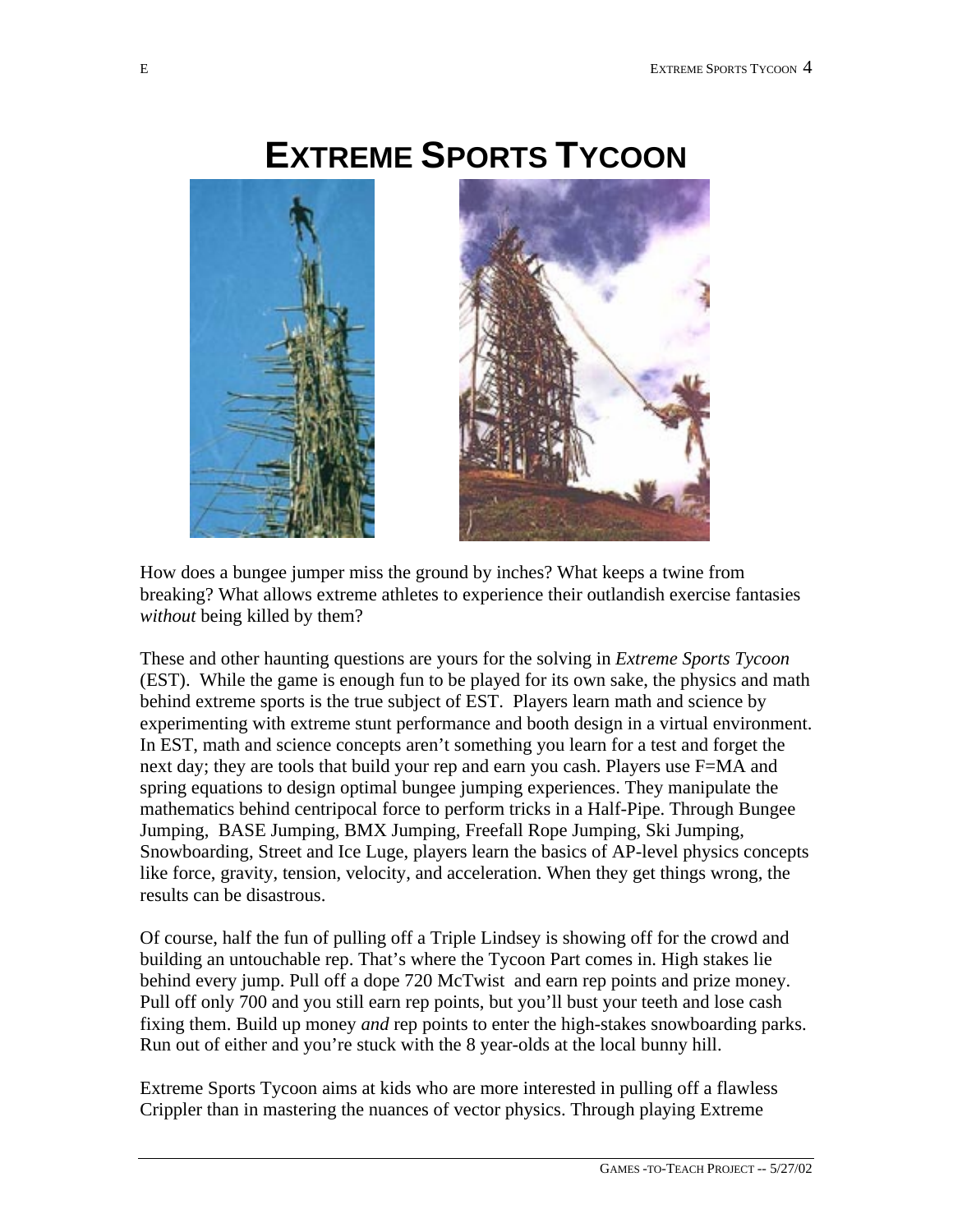Sports Tycoon, players learn that physics helps us to understand the world around us, and is a useful set of analytic tools for solving problems.

Extreme Sports doesn't stop there. Included in the game are a powerful set of level editing tools where players can build their own booths and construct their own playable levels that are posted and traded over the Internet. Even though Extreme Sports Tycoon can be played and enjoyed as a single-player game, this community-based metagame becomes a key context for play.

Perhaps best of all, Extreme Sports Tycoon builds on existing technologies, could run on Pentium IIs with 56K connection and could be used in formal and informal learning environments *right now*. Extreme Sports could be developed using common development platform combining Director 3-D, and web community tools. With proprietary engines such as Ya-Ya media's web game engine, players might even compete with each other via email. Extreme Sports Tycoon's hip aesthetic, appeal to non-gamers, technical accessibility, and natural fit between content and gameplay suggest a natural fit between fun and learning. Almost as fun as pulling off a 540 lien underneath a bright blue Colorado sky. *Almost.*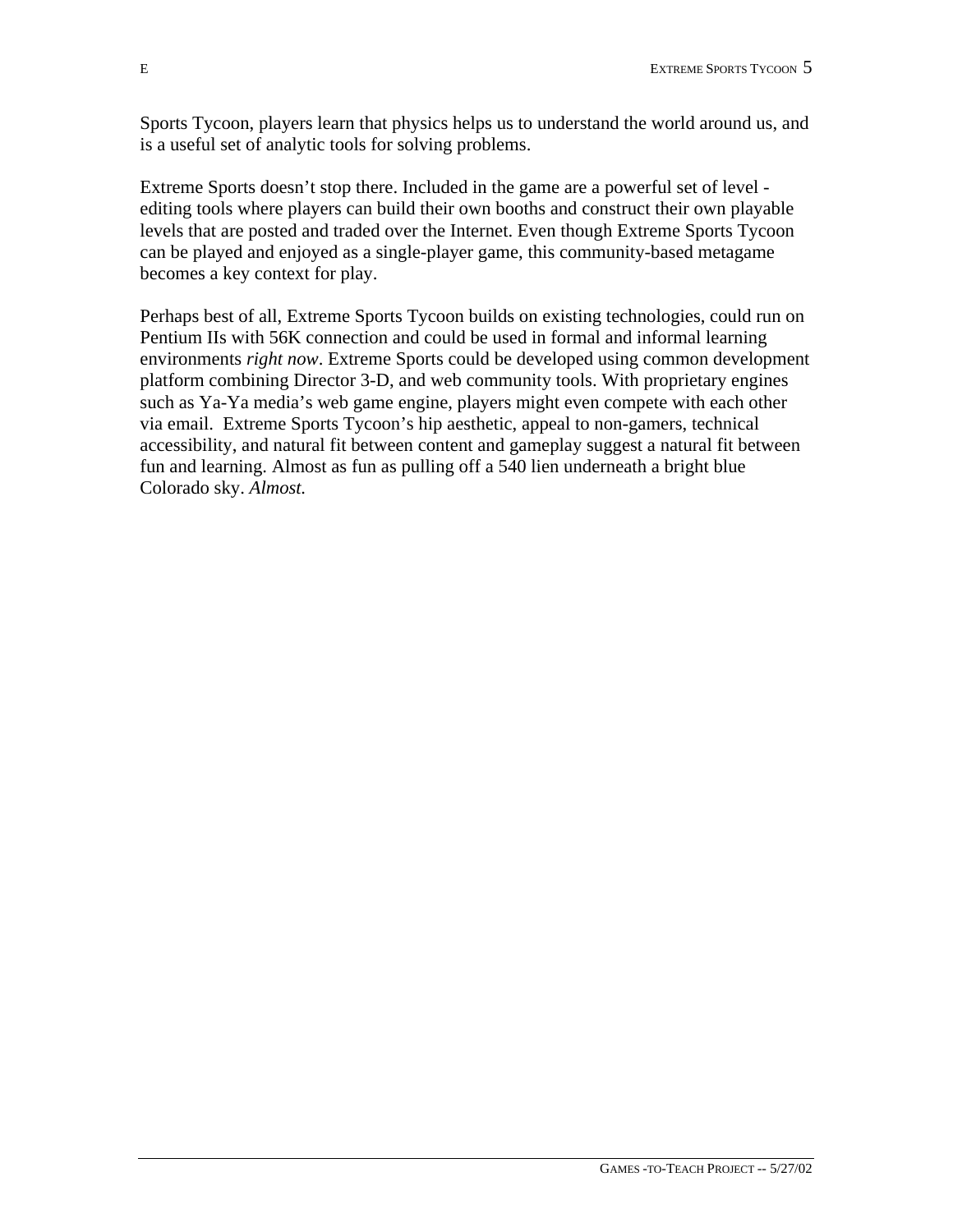# **GAME OVERVIEW**

## **Backstory**

You're a fresh-faced newcomer to the extreme sports scene, completely focused on becoming the next Tony Hawk or Kelly Clark.

Years ago, Extreme Sports were ushered in by do-it-yourselfers. These rugged individualists took back the world's slopes, runs, bridges, and mountains from corporate America and gave them to the people. No jogging on a treadmill for them; these guys and gals were after human-versus-nature, do-or-die, take-no-prisoners sports.

These days, what was once the hobby of a few die-hards has now hit critical mass. Events like the X-Games and the Winter Olympics have brought big money and corporate interests into the playing field. As a result, the best runs have been bought up by wealthy real-estate trusts, more interested in developing high – priced condos than letting you experience a rush of adrenalin. Sky-rocketing insurance premiums are dictating where you can and can't go, what kind of equipment you can and can't use, and what kinds of half-pipes can be built or not. In effect, the extremes of extreme sports are getting reined in. Face it: as long as someone else owns the hill; you're gonna practice your sport on *their* terms.

In Extreme Sports Tycoon, success is not just *looking* like you own the hill…it's *owning* the hill. Just as in real life, becoming a tycoon is a skill game. Fasten your seat belt; it's going to be a bumpy ride.

## **GamePlay**

There are two aspects to the gameplay.

- The first is the action sports element, where players experiment on courses, participating in Extreme Sports events. Here, players
	- Select a booth to compete in
	- Manipulate anywhere from 2-5 variables to determine the performance.
	- Try to hit an optimal performance to pull off a goofy stunt<br>• Gain or lose reputation and / or money based on the outcon
	- Gain or lose reputation and / or money based on the outcome, adjusted for difficulty (computed by the level), social desirability calculated by supply and demand of booths.

More on how these systems interact are included for each level.

• In the second component of the game players design Extreme Sports settings (booths) for other participants. In designing these booths, players must set the base variables and conditions for the event balancing, the risk and reward for players. Good players will earn money and reputation by constructing booths that offer a great amount of thrill, while advertising danger; if a player creates a booth where other players injure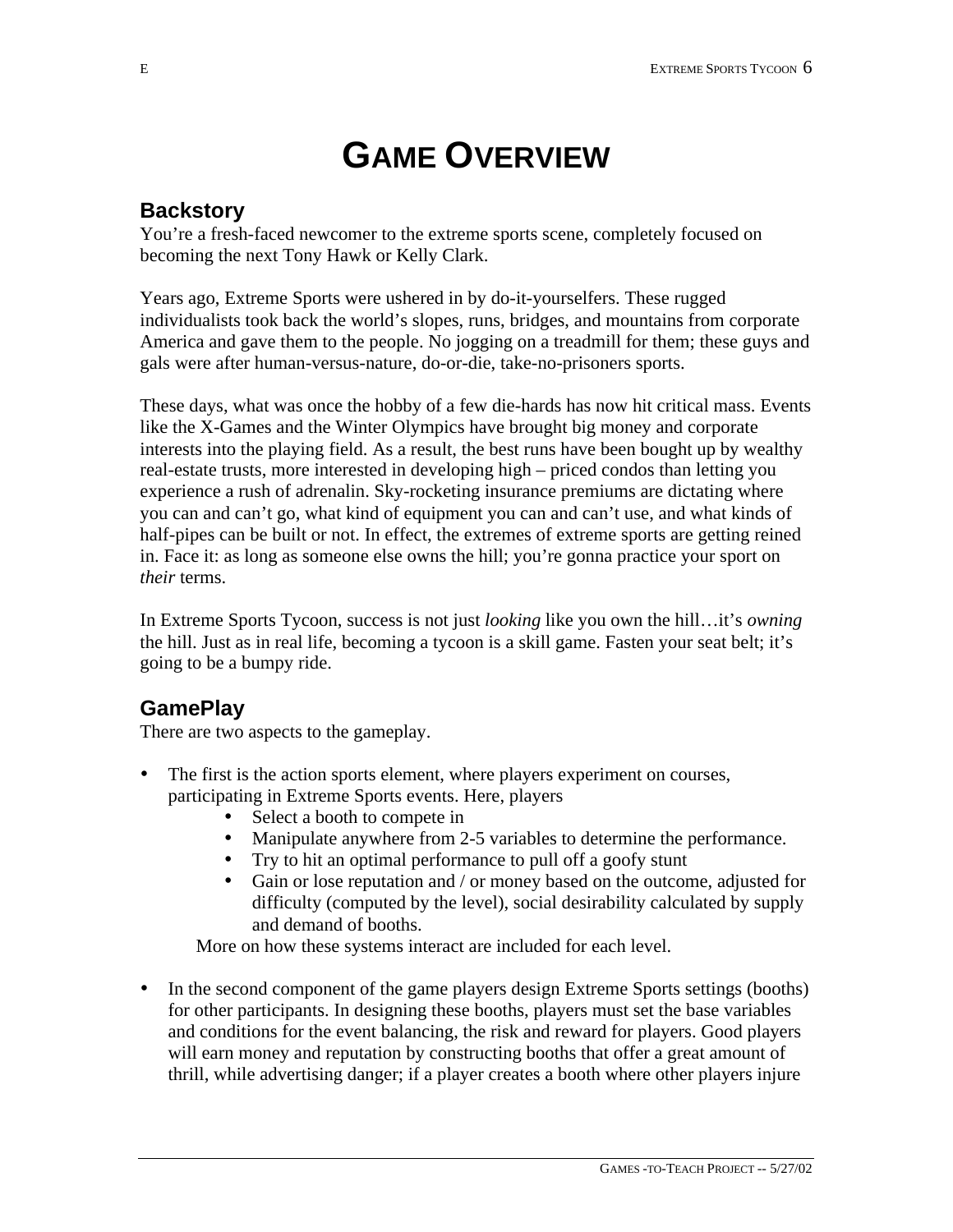themselves while performing within the "accepted safety limits", the booth owner (not the player) will be penalized.

#### *Extreme Tycoon Economic Gameplay*

Extreme Tycoon is a statistics game, using the setting of one-shot extreme sports as the basis of the activity of the players. The sports are relatively simple in terms of decisionmaking, in the sense that real-time interactivity during the participation of the sport should not be necessary. Examples are BASE jumping, bungee jumping, rope jumping, extreme rappelling.

A player-character runs an extreme sports site somewhere in the world, which we shall refer here as a 'booth'. A player-character is also an extreme sports participant and needs to visit other player-characters' booths.

Each player-character in Extreme Tycoon has to balance four statistics in order to progress in the game, which translates into unlocking new locations for the player to move his or her booth to.

#### 1. MONEY

Money is gained primarily through having people attend your booth, although it may also be gained through stellar achievement on a jump, or out of game wagering. Money is primarily spent on preparing for and executing jumps (equipment, insurance and recovery), although there is also a small money cost for maintenance, which can be used to balance the game economy.

*Inputs*:

- Attendance (linked to THRILL), Players visiting your booth, multiplied by Thrill.
- High Scores (linked to THRILL). Winning High Score on specific jumps / in tournaments.
- Offline betting. We anticipate that players may want to wager on jumps.

#### *Outputs (e.g. costs):*

- Equipment (increased THRILL increase / decrease RISK). Upgrading and testing equipment like rope, ankle grips, harnesses. Equipment can be used to manipulate thrill & risk.
- Insurance for particularly risky jumps (less expensive than the next option)
- Height of fall from failed jumps (medical care)
- Booth Maintenance (decreased RISK). Automatic replacements after a number of jumps. This variable can be tweaked to add or remove money from the system.
- Moving booths.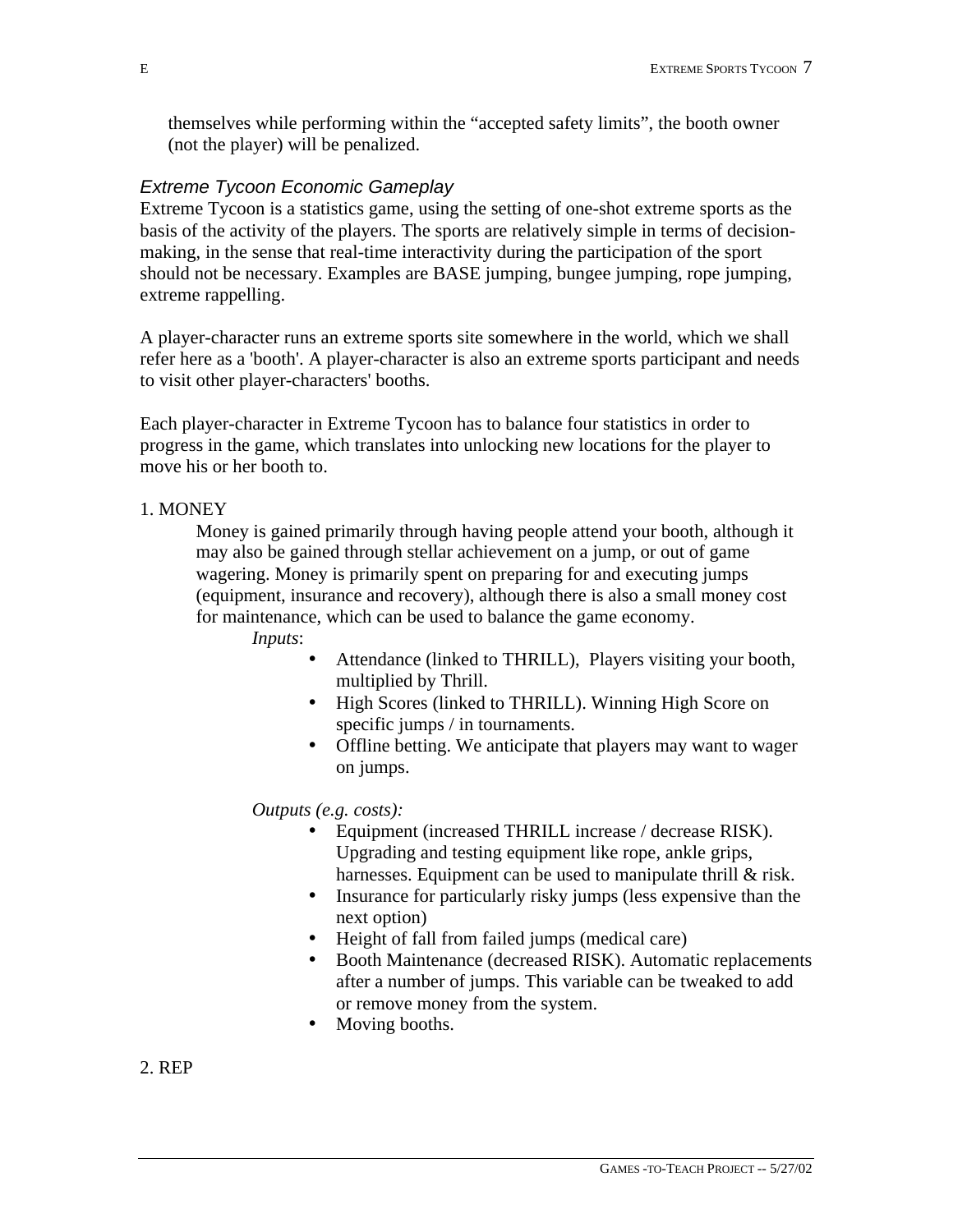Rep is produced primarily by completing stunts and hosting stunts on your booth. Because rep comes at the expense of money, it is relatively easy to get money or rep, but very difficult to get both.

#### *Inputs:*

- Completing stunts (decreased MONEY). Through participating in other booths, players gain rep, which is the product of Risk times variety. (Limited so that rep does not increase much if you participate in more than 10 jumps a day.)
- Hosting high thrill stunts in booth (decreased MONEY, REP) for variety, insurance.

#### *Outputs*:

- Advertising (increased MONEY). Players can spend rep points to gain visibility on Extreme Tycoon's web site. (As a booth becomes mainstream and "known," it becomes less "cool" thereby losing REP).
- Moving a booth to more exotic locations (increased THRILL). New booths involve starting over your reputation. Moving a booth, however, can lead to increased thrill.
- Buying insurance for booth owners (decreased RISK).
- Continual decrease if player does not participate in jumps (atrophy) .

Booths produce statistics as well. Since each player-character runs up to 5 booths the following statistics are individual player-character statistics as well. Unlike the above two statistics, however, the following statistics do not have inflows and outflows but compute according to the qualities of the booth.

#### 3. THRILL

Each performance on a booth produces a thrill variable. Generally speaking, THRILL produces rep while costing MONEY. Thrill is also created by skillful design / knowledge of physics. Thrill is calculated by:

- Top speed of jump
- Duration of jump
- Average minimum/maximum heights of jump
- Exoticness of location/inverse to the number of booths already in a location

#### 4. RISK

Each jump has a risk variable associated with it. Risk serves primarily as a limit on MONEY. Risk is minimized by good design.

- Failures/successes with test jumps
- Injury rate from real jumps
- Number of jumps since last maintenance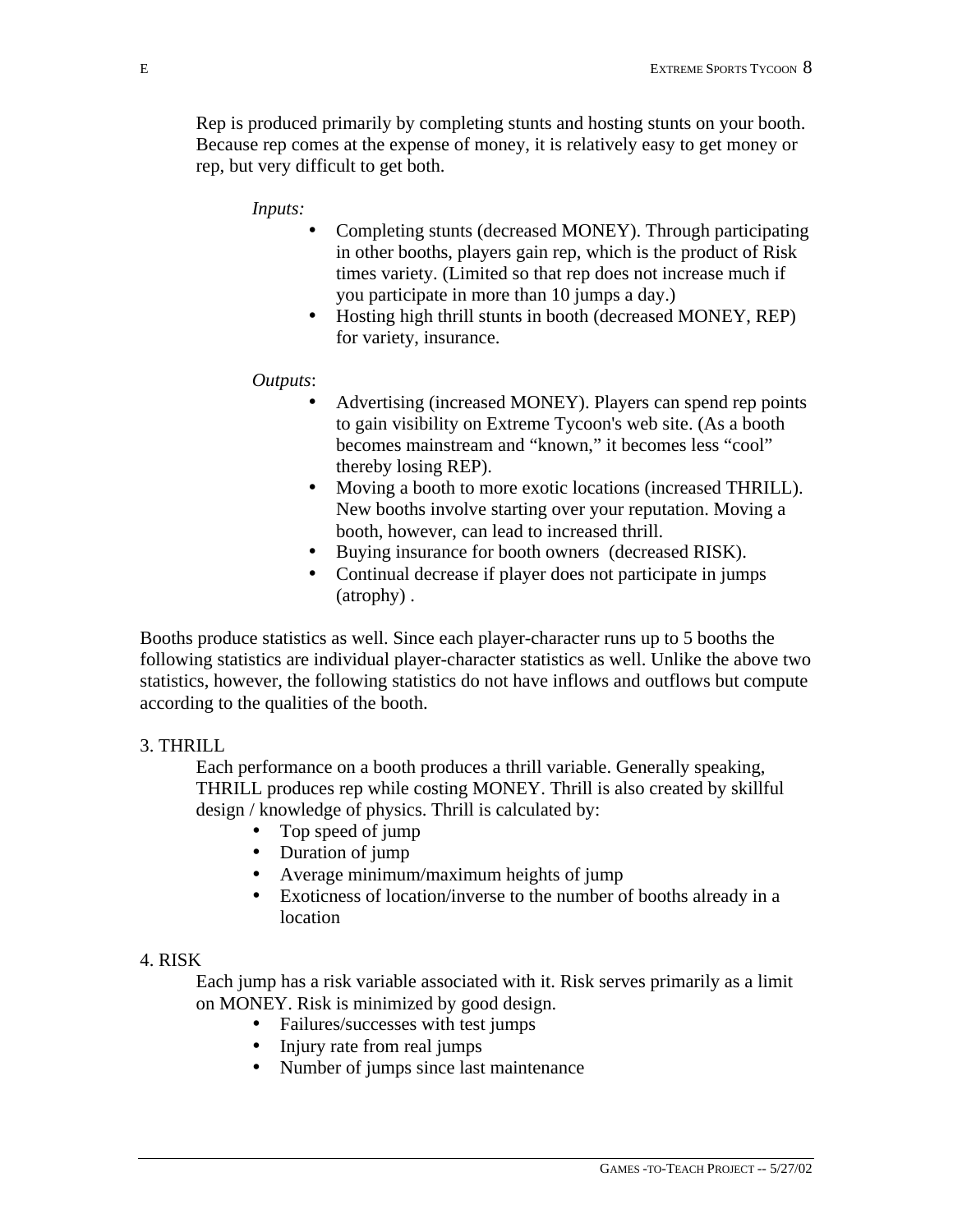Booths also have specific physical statistics based on the jump itself, such as the height of the jump, which players can get exact numbers for before deciding to participate in the jump. Although 'death' is not a possibility in this game, it is likely that many playercharacters will plunge into extreme debt after a bad fall. It will be easier for a player to abandon and create a new character than to continue working with the same character.

These four factors can be balanced to achieve specific pedagogic ends; so, if a community of players is too engaged in jumping, and not enough jump planning or both designing, the variables can be tweaked to make failure more costly and the design of a good booth more rewarding. Similar, if players are not engaging with content in the design of their jumps, the RISK variable can be increased to stimulate thoughtful design.

## **Sports & Content**

Extreme Sports provides contexts for students to learn about basic physics, including Kinematics, Newton's Second Law, Spring Formulas, and Uniform Circular Motion. The levels are not progressive; rather, they overlap and are redundant. This allows learners to work with content across contexts, which produces transfer.

| Level                 | Content                                                   |  |
|-----------------------|-----------------------------------------------------------|--|
| <b>Bungee Jumping</b> | Multi-dimensional kinematics chaining into a spring       |  |
|                       | problem; Newton's Second Law                              |  |
| <b>BASE</b> Jumping   | Multi-dimensional kinematics chaining into another multi- |  |
|                       | dimensional kinematics problem; Newton's Second Law       |  |
| <b>BMX</b> Jumping    | Projectile motion                                         |  |
| Freefall Rope Jumping | Multi-dimensional kinematics; Newton's Second Law;        |  |
|                       | Friction                                                  |  |
| Ski Jumping           | Multiple instances of projectile motion; Friction         |  |
| Street (or Ice?) Luge | One dimensional kinematics and uniform circular motion    |  |
| Snowboarding          | Projectile motion; Friction                               |  |

## **Simple Gameplay Description**

The player decides to construct a bungee-jumping venue. He goes to the world map and scouts locations by dragging the mouse over available spots. When the mouse is stopped over a venue, a description of the default statistics is displayed. The player chooses a location to his liking and then purchases it. After reviewing the site statistics, the player begins to calculate what will happen during jumps. The key determination is how far the rope will stretch. First, the player derives an equation relating the distance the rope will stretch and acceleration via Newton's second law. Then, the player makes the same relation using the kinematics equations. With two equations and two unknowns, the player is able to solve for the distance the rope will stretch with relation to controlled variables. By plugging in values, the player is able to define parameters for his site for other people to follow. These values can be tested to see if the desired effect is achieved.

## **Simple Game Description 2**

The player travels to a snowboard jumping venue. After viewing the jump statistics and the jump parameters set by the site owner, the player then makes calculations for his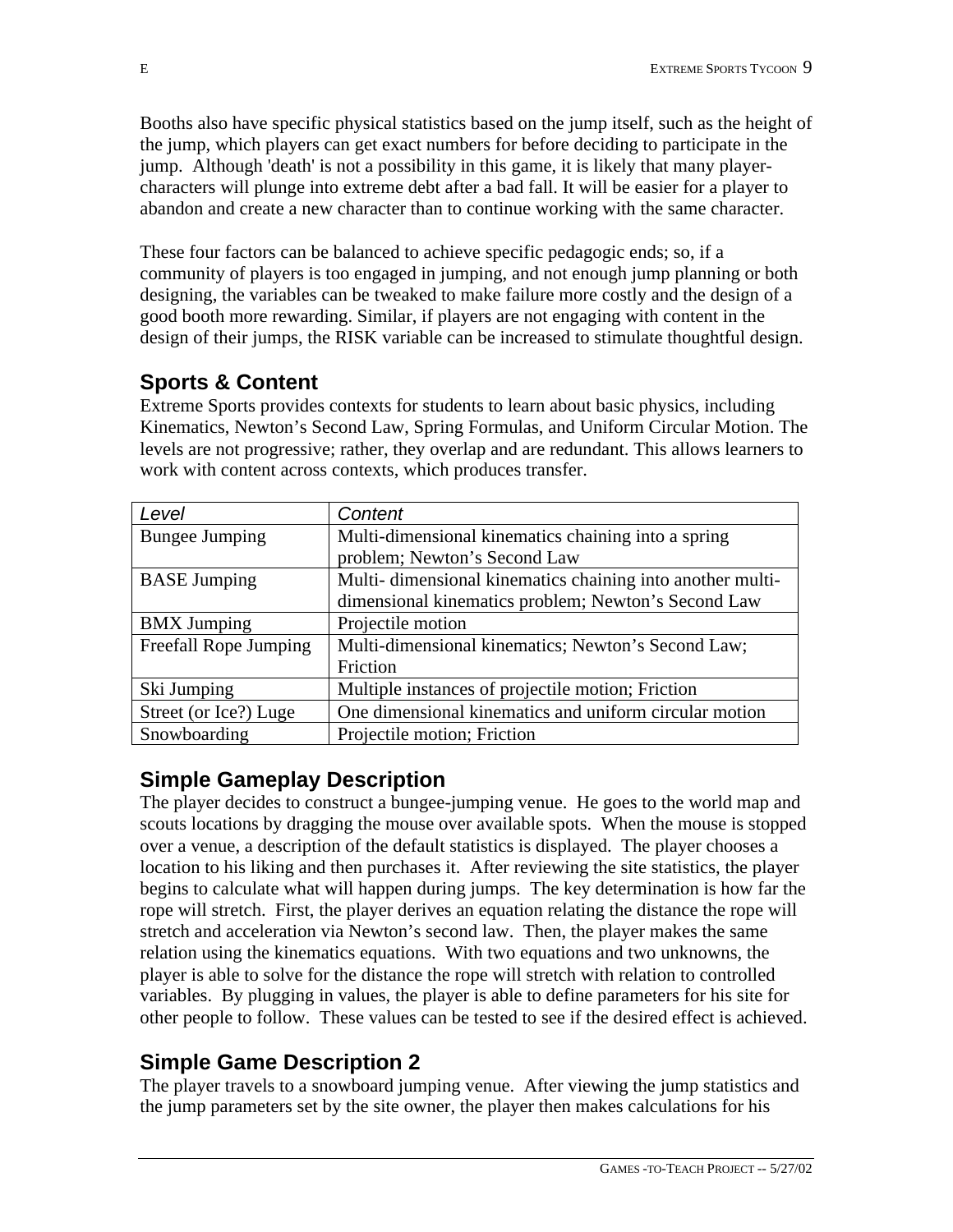jumper's particular statistics. Using projectile motion equations, the player is able to predict air-time and jump trajectory. The player then chooses the stunt he wants to perform on the jump. Once this is selected the player watches as his rider goes down the slope. At the appropriate time, the player presses the jump button to launch his rider off the ramp, hopefully at an angle close to the precalculated one. The player then watches as his rider attempts to perform the stunt. Unfortunately the player's timing on the jump was not sufficient and his rider is sent tumbling down the slope. The player is offered the opportunity to try the jump again or to move to a different location.

## **Stunts**

Each sport will offer some basic stunts, and some unique stunts as well. What stunt is preformed is determined by the threshold that a player reaches, as determined by air time, top speed, and angle of trajectory. These are similar to SSX Tricky, but also very Tex Avery cartoon inspired. Player:

- Pulls out a book and reads it, with reading glasses
- Unties shoes, takes off board, holds it up and puts it back on.
- Changes his clothes (with a Sims like black box)
- Does a victory dance
- Does somersaults
- Flips
- Breakdances (spins, the wave)
- Pulls out a cell phone and makes a call
- Orders a pizza
- Pulls out a snack.
- Flexes in WWF style poses
- Pulls out and plays an instrument (electric guitar)
- Does the "YMCA"
- Cross dresses
- Pulls out a light sabre
- Swan Dive (and other various dives)
- The triple Lindsey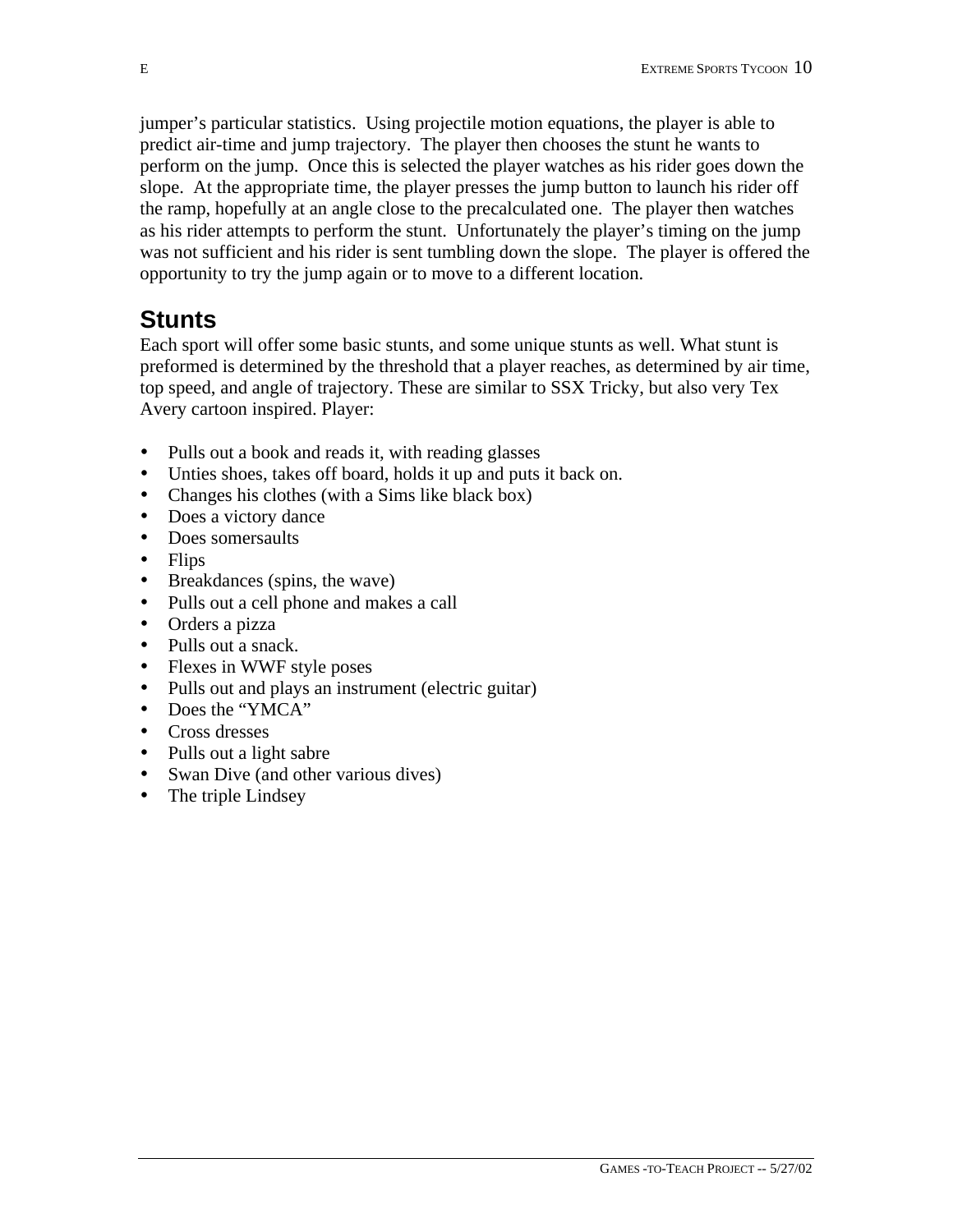# **PHILOSOPHY / DESIGN GOALS**

#### *A game for the Extreme Sports crowd*

Interest in Extreme Sports like Snowboarding, BASE jumping, and BMX racing has increased rapidly over the past decade. Games like Tony Hawk and SSX have capitalized on the growing popularity of these sports. Our goal is to create a game that will capture the fun of these sports and games to appeal to the aesthetic sensibilities of students who are into the Extreme Sports scene. Extreme Sports provides an inviting avenue into understanding how math and physics can be used in everyday life.

#### *Low Technological Entry Point*

Extreme Sports uses existing technologies, and could be developed today using Director, Flash, or other web-based 3D engines (e.g. Ya Ya Media) and web community software, written in PERL. Extreme Sports Tycoon is designed to be available to the broadest possible audience, and schools or users with modem-level connections and Pentium IIs could play the game. Players would not need 3D graphics cards, broadband connections. A major goal of Extreme Sports Tycoon is to provide a vision of how web-games might be used to support learning.

#### *Appeal to non-core gamers*

Extreme Sports Tycoon is designed to capture the casual or non-gamer. Extreme Sports is designed to appeal to the player who thinks that snowboards, BASE jumping, and Bungee cords are cooler than orcs, goblins, shooters, or puzzle games. The low technological entry point means that the casual or non- gamer can play Extreme Sports without having a "Next-generation" console or 3D graphics card. The simple point and click gameplay is designed to appeal to casual gamers who do not want a fast-paced game played under intense time pressures.

#### *Appeal to Non academically inclined*

Extreme Sports Tycoon makes physics and mathematics accessible to the nonmathematically inclined by using Extreme Sports as an entrée for understanding abstract Physics and Math concepts. Further, players are gently eased into interacting with mathematics formulas; they begin by manipulating simple variables, getting an intuitive feel for the relationships among variables. As players develop expertise in the game, they can use the formulas to guide the design of their booths and their choices in equipment. Thus, players are eased into using formulas to aid their design; they access formulas only once they've identified their functional value for creating effective performances.

#### *Comic / Goofy Feel*

Extreme Sports Tycoon has a comic and goofy feel. The game's fun factor engages players and relieves dramatic tension after disastrous falls. Players can choose among goofy and creative scenarios for their booths (e.g. rings of fire, lava, or jacuzzis), create colorful outfits to personalize their characters (e.g. bowling shoes, fedoras, or leather pants), create customized .mp3 files for when their characters perform stunts (e.g. shouts, songs, noises), choose among bizarre objects to add mass to their characters during stunts (e,g, cans of Spam, Farm animals, irons), and perform wild antics during their jumps (e.g.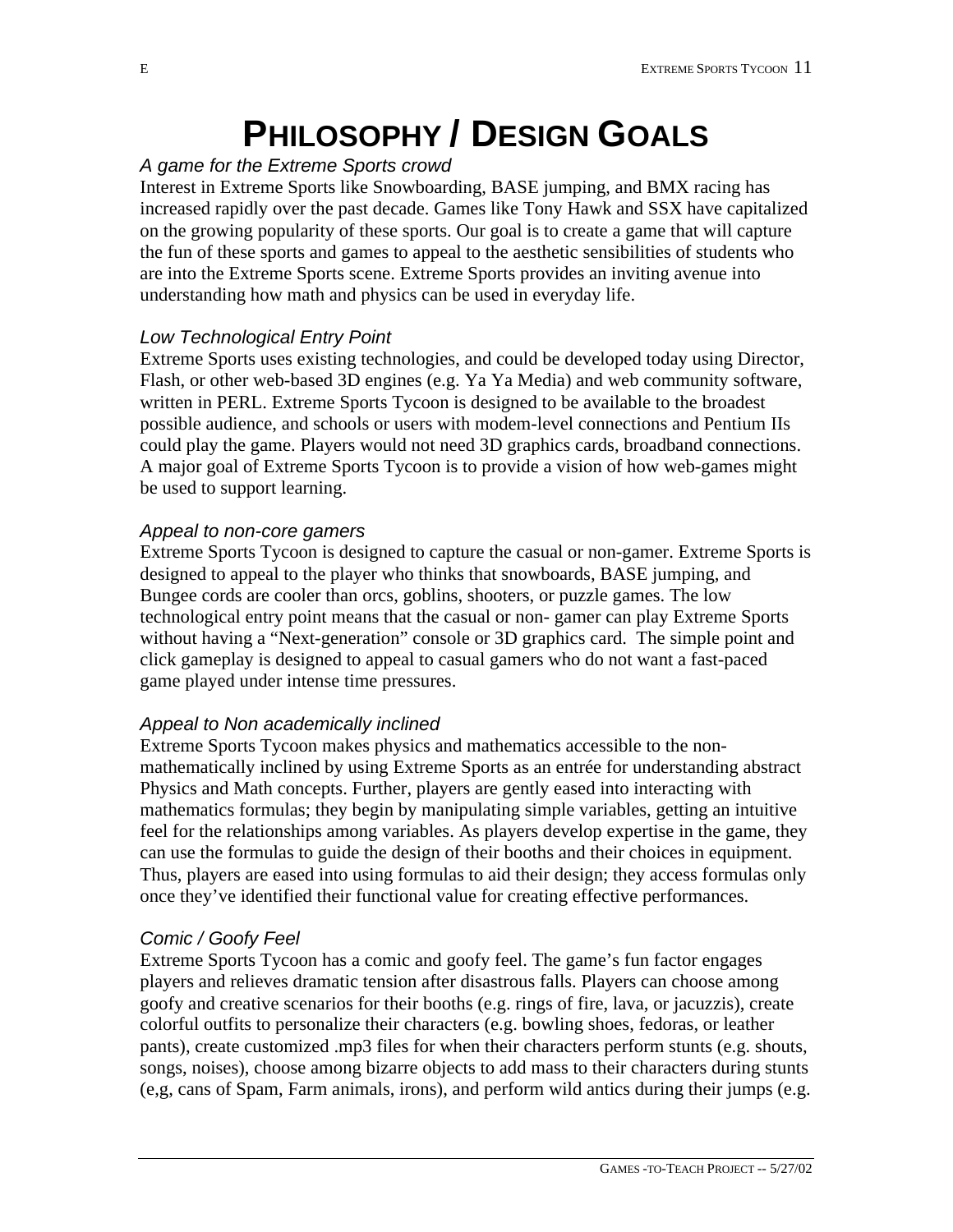changing their clothes in mid air). Much of the thrill of completing a successful (or unsuccessful) stunt is seeing the character perform a bizarre maneuver, or plummet to a hideous death. Thus, humor is used to both enliven the experience and lighten the mood after player failure (a design mechanism used with success in games like The Sims). There is a playful, humorous feel to each design element in the game.

#### **Common Questions**

#### *What is the game?*

Extreme Sports Tycoon is a web-based game that combines 1-shot extreme sports games and the design of extreme sports scenarios with an underlying web community metagame. Players design extreme sports "booths" and compete in extreme sports events while earning money and reputation within a web community.

#### *Why create this game?*

Web–games are an underexplored platform for educational gaming. They are widely accessible, cheap to produce, and popular with mass audiences. Extreme Sports games can be easily simulated through a web gaming engine. Students who are uninterested in math or science will be drawn into the game and in the process of playing, will learn basic Physics.

#### *Where does the game take place?*

Extreme Sports Tycoon takes place in a series of "booths" across the world in the nottoo-distant future. Players build booths at sites selected for their ability to illustrate physics concepts and appeal, such as the Eifell Tower, The Golden Gate Bridge, or Victoria Falls. These sites are tied together by a web community.

#### *Describe the Controls*

In the design phase, players control objects by dragging and dropping them into a design screen. They can tweak the exact distances of objects through fields. While performing jumps, players control the timing of events, and the direction and trajectory of initial velocity.

Trajectories are determined by a needle oscillating back and forth. The player hits the space bar when the needle exceeds the desired point of trajectory. The initial velocity is determined by how long the player holds down the space bar. Once the jump has begun, some sports (BASE jumping and snowboarding) will require a second action to time an event (such as releasing the parachute or pushing off of the jump) also by pressing the space bar. Players can use the timer or visual depiction to guide their jump.

#### *What is the main focus?*

The main focus of Extreme Sports Tycoon is playing around with different combinations of variables to produce the most thrilling jump and the most profitable booth. Players begin by "playing" around with these variables. In the process, they develop intuitive understandings of the math and physics involved. Once they've developed an intuitive understanding of the variables, they can use the exact equations to maximize their performance.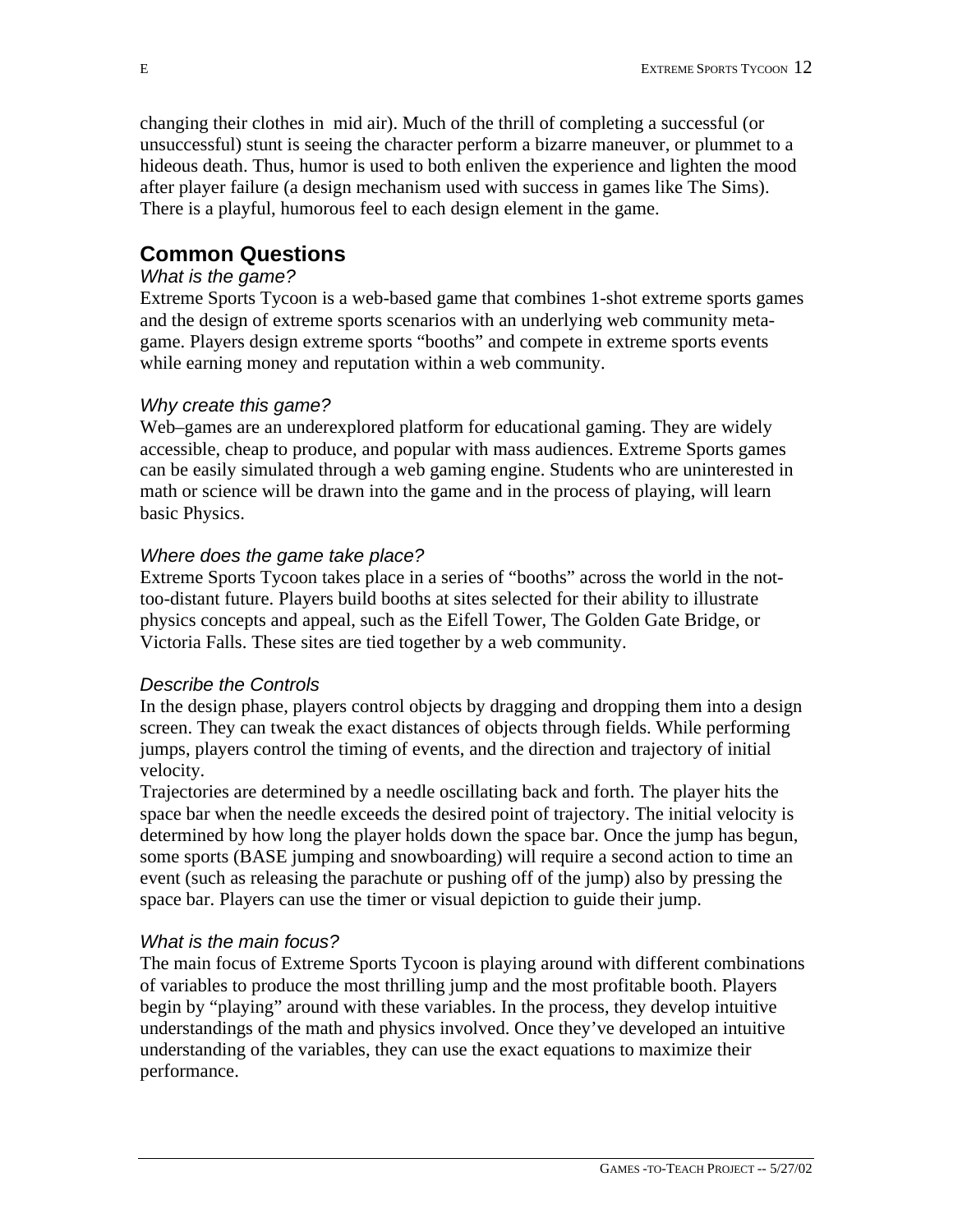#### *What's different?*

Other extreme sports games exist, but none of them use humor, community-based metagaming, and viral marketing to create a more engaging experience. Other games such as bungee jumping flash games or The Incredible Machine have similar mechanics, but none of them approach any physics realism. Further, EST provides an inroads for players to start manipulating mathematical formula, which no commercially available games do

### *Who is the target audience?*

People interested in math and physics-based games, ages 12 and up. We are not assuming any familiarity with extreme sports, physics or gaming conventions. We expect that this game will appeal to people interested in trying out extreme sports, or with a curiosity of how they work.

### *What will people learn through playing this game?*

Kinematics, Newton's  $2<sup>nd</sup>$  law, circular motion, and gravitation and oscillations, all of which are typically taught in AP-level Physics.

### *How will people learn through playing this game?*

People learn through a trajectory of behaviors.

- They play with variables to gain an intuitive sense of how they interact in producing motion.
- They learn about relationships through designing booths
- They use Physics concepts to analyze booths for potential play
- They use formulas to tweak, and optimize booths

## *What are the core game mechanics?*

Money, Rep, Thrill, Risk, and knowledge of Physics. Players must use money & physics knowledge to design booths. Booths produce thrill and risk. Players spend money to perform stunts, which gains them rep. The game is balanced so that attaining either money or rep demands some knowledge of physics. To attain either is easier than attaining both simultaneously. To gain both money and rep demands the creative use of Physics knowledge in effective booth design.

## *Give 3-5 verbs that describe the gameplay.*

Planning, experimenting, playing, researching, laughing.

#### *What platform are you aiming for?* PC – Web connected.

#### *Describe the look and feel.*

Extreme Sports Tycoon has a bright and colorful feel, common to the X-Games, or other Extreme Sports properties. There are a lot of bright oranges, yellows, and neon greens, similar to the pallette of Jet Set Radio Future.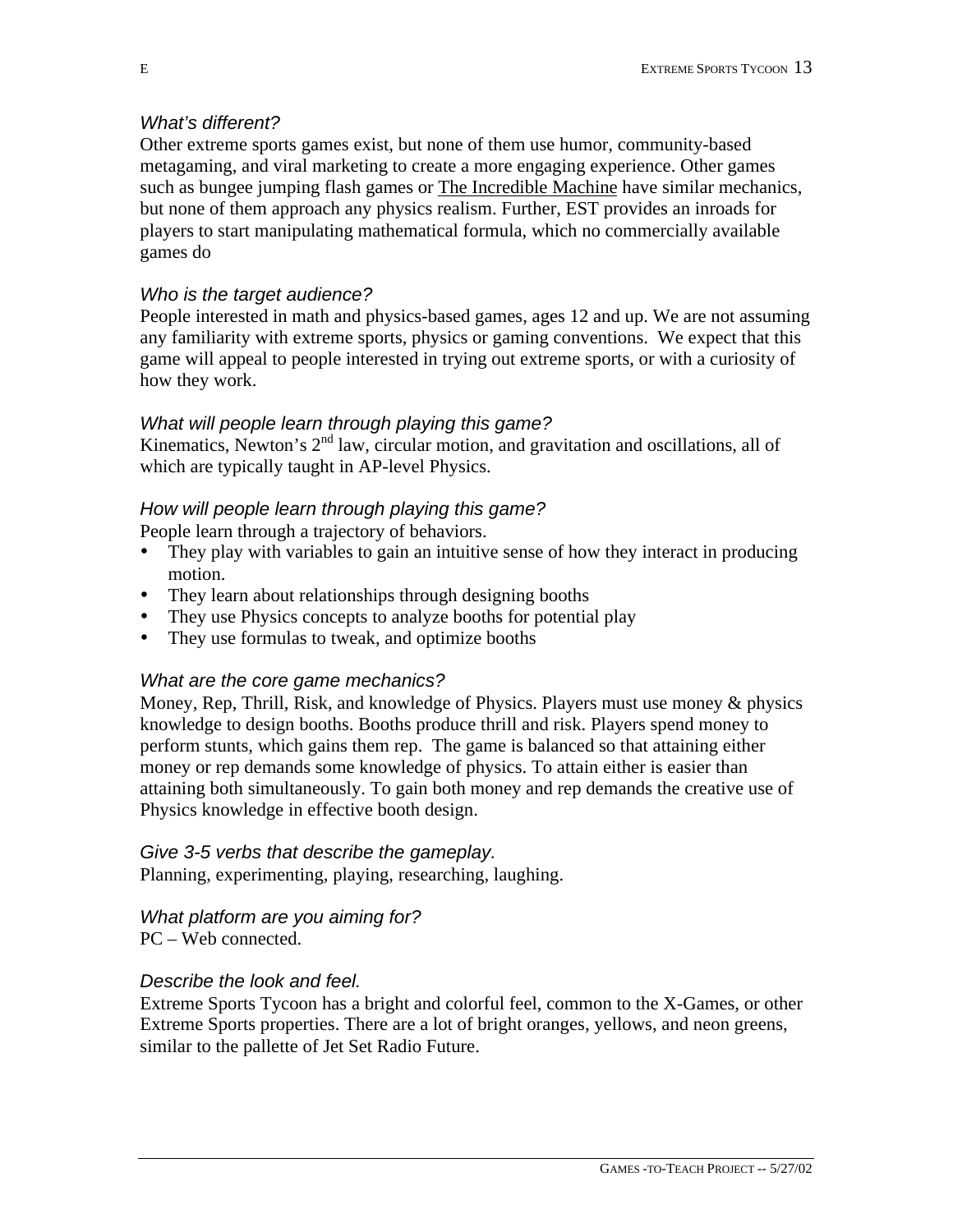### *Why is the game fun?*

The game is fun because players can create alternate identities that are bold, daring, and famous. Successfully performing stunts is fun, as players gain a sense of accomplishment by earning money and rep. Humor of the game, particularly the randomly generated stunts provides a "fun factor." Finally, players' creativity in booth design provides much of the fun.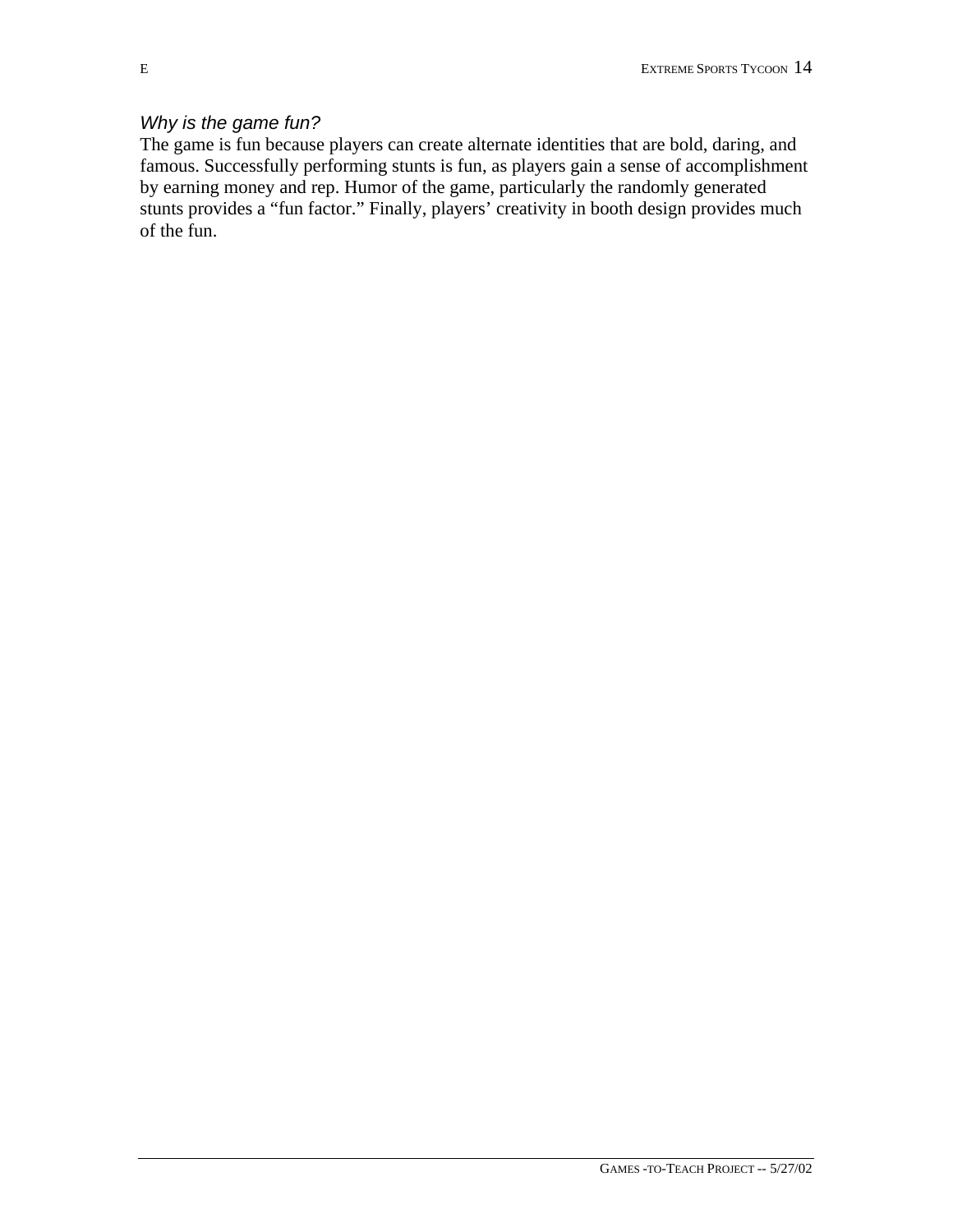| Minutes   | Events                                                             | <b>User Responses</b>                                           |
|-----------|--------------------------------------------------------------------|-----------------------------------------------------------------|
| $0 - 3$   | Player learns about game,                                          | Player views jump, is curious about the                         |
|           | typically through email.                                           | application, and wonders if she can                             |
|           |                                                                    | compete with friend.                                            |
| $3 - 5$   | Player visits website.                                             | Player logs on to website and creates                           |
|           |                                                                    | character. Player builds identification with                    |
|           |                                                                    | character by choosing outfits and                               |
|           |                                                                    | equipment.                                                      |
| $5 - 8$   | Player tries a jump                                                | Player experiments with a jump. She                             |
|           |                                                                    | successfully completes a small                                  |
|           |                                                                    | snowboarding jump off of a bunny hill.                          |
|           |                                                                    | Not very fun. Her rep actually goes down                        |
|           |                                                                    | because she was on the jump. She decides                        |
|           |                                                                    | to try building a booth to get more money.                      |
| $8 - 10$  | Player creates booth. Player                                       | Player feels a little unsure of what is                         |
|           | selects location, sets parameters                                  | happening, starts to wonder how detailed                        |
|           | of the booth, and creates                                          | this simulation will be. For the first time,                    |
|           | obstacles / thrill bonuses.                                        | he wonders "How do they make sure that                          |
|           |                                                                    | people don't die when they build these                          |
|           |                                                                    | things?"                                                        |
| $10-15$   | Player tests site to set                                           | Player experiences some relief in seeing                        |
|           | recommended variables. Player                                      | that the game lets the player experiment<br>by trial and error. |
|           | throws bricks off of bridge to<br>analyze how objects of different |                                                                 |
|           | masses behave on the site.                                         |                                                                 |
| $15 - 20$ | Player opens booth                                                 | Player feels some sense of                                      |
|           |                                                                    | accomplishment having completed a                               |
|           |                                                                    | booth. Player gains satisfaction of                             |
|           |                                                                    | watching others interact with the booth                         |
|           |                                                                    | and begins earning some money.                                  |
| $20 - 45$ | Player tweaks booth                                                | Player might choose to tweak booth,                             |
|           |                                                                    | including the "recommended equipment."                          |
| 20-22     | Player selects booths for jumps.                                   | Player get s a feeling for the expanse of                       |
|           |                                                                    | the online community, as she looks at                           |
|           |                                                                    | other booths and finds a booth to perform                       |
|           |                                                                    | jump on.                                                        |
| $22 - 30$ | Player performs jumps on other                                     | Player feels sense of adventure has she                         |
|           | booths. Player selects proper                                      | tries out new extreme sports. Player is                         |
|           | equipment, calculates risk, takes                                  | curious, and at times possibly frustrated at                    |
|           | out insurance, completes jumps,                                    | her inability to perform jumps correctly.                       |
|           | and earns reputation points.                                       | Player also experiences surprise (and                           |
|           |                                                                    | hopefully delight) at the humor of the                          |
|           |                                                                    | game, seeing the adventurous booth set-                         |

# **USER SCENARIOS**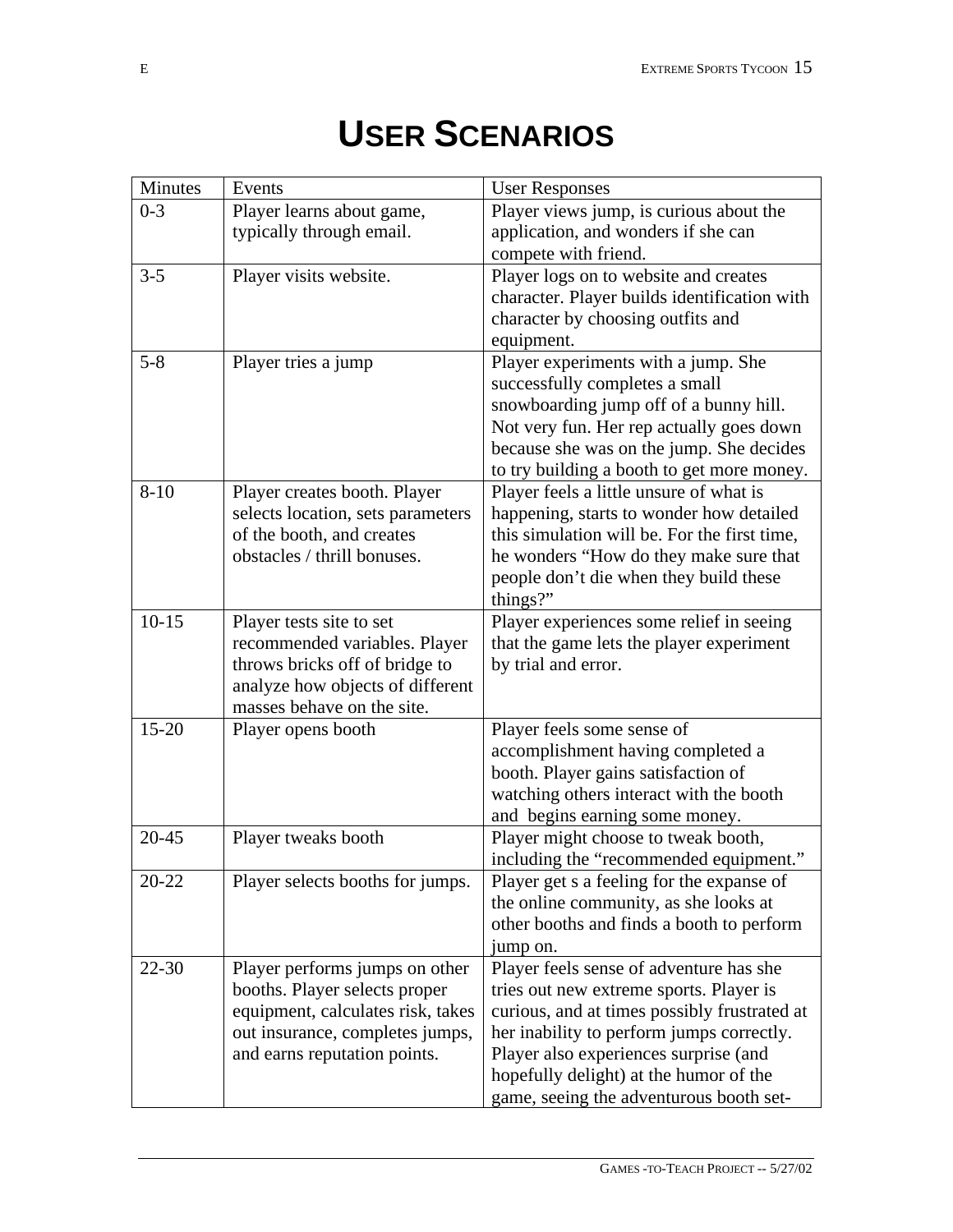|    |                                                               | ups goofy tricks, and funny failure states.  |
|----|---------------------------------------------------------------|----------------------------------------------|
| 45 | Player has completed a booth so   Player ends with a sense of |                                              |
|    | that he/ she may earn money                                   | accomplishment and an eagerness to           |
|    | overnight.                                                    | return sometime soon to see how well his /   |
|    |                                                               | her creation does.                           |
| 45 | Player completes first jumps                                  | Player earns first rep points; joins leaders |

## **WALKTHROUGH 1: New User**

Jim, 24 years old, receives an email from a friend, Kim, requesting that he check out a web game. Clicking on a supplied web site address, Jim opens up his web browser and begins watching a dynamic animation with accompanying music, introducing "Extreme Tycoon" with an animation of a BASE jumper landing into a pile of money. Intrigued, Jim clicks on the 'How to Play' button.

The instructions explain that this is an ongoing online game that saves a player's progress after each session of play. A player needs to design and run an extreme sports booth somewhere in the world in order to earn enough money to participate in other players' booths. The game prompts Jim to type in a username and a password, which he does. Detecting that Jim is a new player, the game asks Jim to confirm that he is creating a new player account on the online game.

After confirmation, the game lets Jim select how his character looks, which affects the weight of his character. The game also allows Jim to upload a WAV file as a 'trademark scream' but Jim elects to use one of the default sound effects for his character. Jim notes that he can return in the future to change the clothing and the scream of his character. Changing weight, apparently, costs in-game money for gym or food expenses. Jim notes he has some money to begin the game with.

The game asks Jim what sort of booth he intends to set up. Jim looks at the options and selects Bungee Jumping. The game then brings up a world map with three blinking dots, which reveal more information as the mouse moves over them. Jim notices that Bridalveil Falls in Yosemite National Park is an option but over 200 other players currently have booths in that area. He elects to set up his Bungee Jump location at Boondocks Bridge in the Midwest of the USA, which only 2 other players have selected so far.

The Bungee Jump design screen appears with a picture of the bridge and the river underneath it. Jim has a variety of options available to him, including the type of rope and the length of rope. He has a limited amount of money and the cost per unit length of rope is available on the screen.

"All of these options!" Jim thinks to himself. Jim notices that there is an *Extreme Sports Tycoon Manager's Guide,* marked with a large question mark. Must be the help manual, Jim thinks. Jim scans the guide. "Welcome to the Extreme Sports Tycoon Manager's Guide! This guide tells you all you need to know about owning and running an Extreme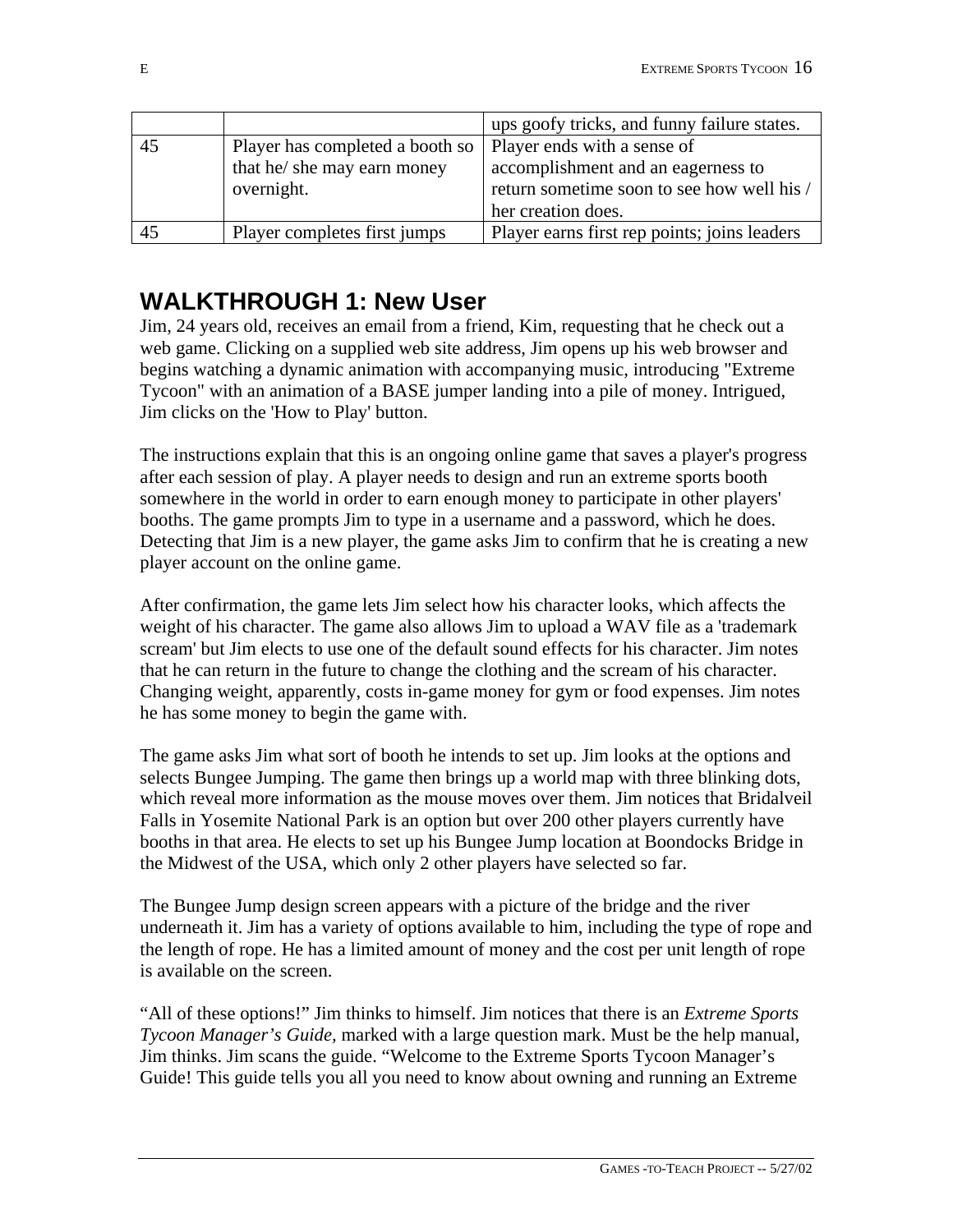Sports booth. Find out how to set up a booth that will earn you the most money, or learn a little more about the history of extreme sports."

Beneath this introductory description is listed the 7 Extreme Sports. Jim scans the list, finds Bungee Jumping, and clicks on the link. Jim sees (taken from The Physics of Bungee Jumping, The Physics Teacher.

http://www.bungee.com/press&more/press/pt.html:

Bungee jumping make look crazy (and maybe it is). But, with a little knowledge of physics, you can greatly minimize the risks of jumping off of bridges and platforms with nothing more than a piece of string to save you.



Fig.5. Schematic depiction of a jumper in the initial position.

Schematic depiction of a jumper<br>having fallen the jump height, L + &

From a physics standpoint, bungee jumping about the conversion of potential energy at the start of a jump to elastic potential energy at the bottom. The basic equations involved have been used for years to describe events in which loads are suddenly applied to springs. The bungee cord is simply a very weak spring yielding large spring deflections and rather small force magnitudes. But for the benefit of those who didn't know this, we'll lay it all out here.

If learning through play is more your style, we encourage you to set up a booth and experiment by throwing some weights off of your platform and seeing what happens.

Notes on the History of Bungee Jumping, Equipment, Safety, and the Physics of Bungee Jumping follow) . This information can be found at http://www.bungee.com/press&more/press/pt.html:

Jim scans the text. "looks interesting, but I'd rather play around with the weights, first." Jim closes out the Manual so that he may perform tests by putting measured weights on the rope and throwing them off the side of the bridge. He notes that each test costs a small amount of money.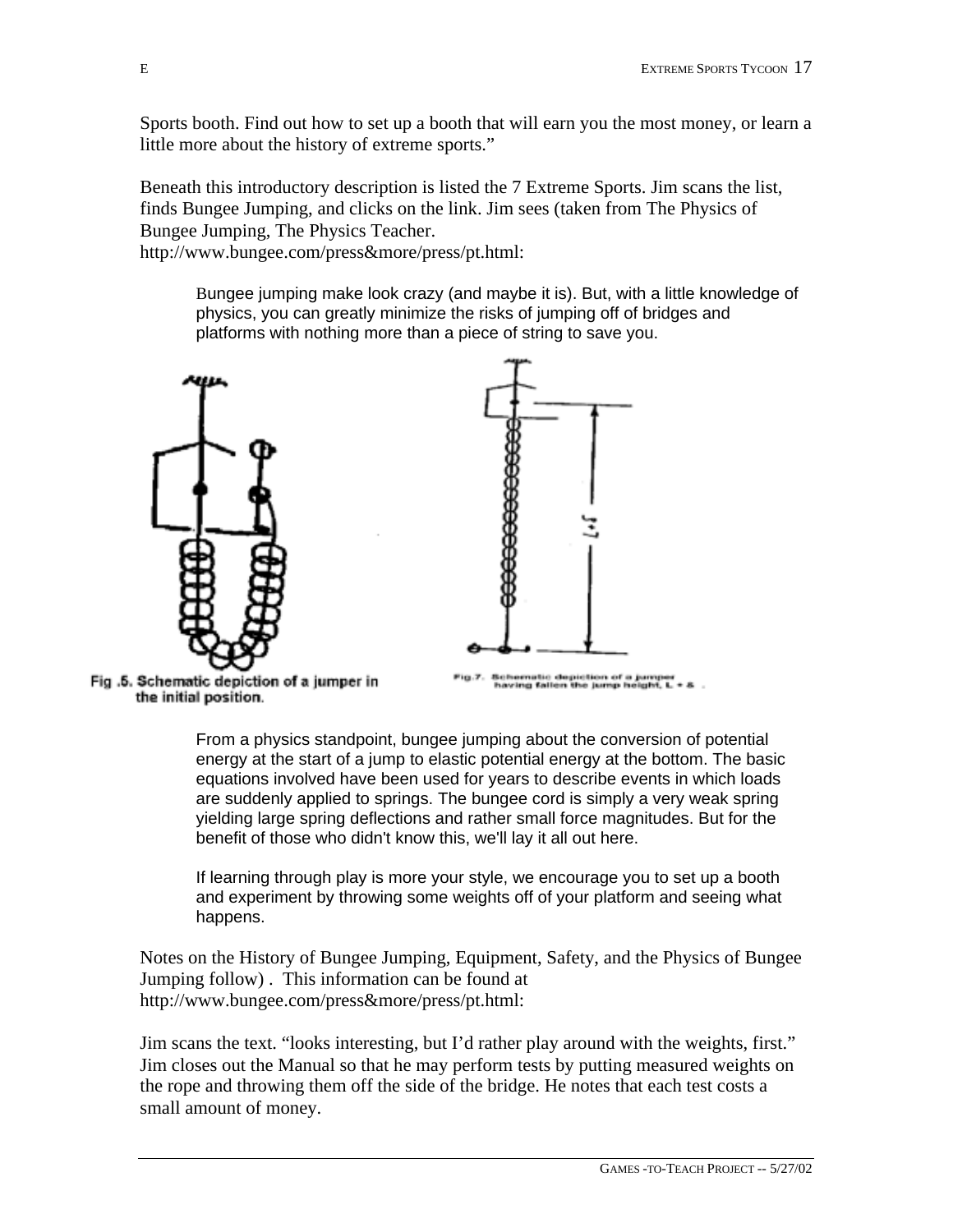Jim starts testing weights. The default setting works but when Jim tests the jump with a 60kg test weight, it only falls three-quarters of the way before snapping back up again. "That doesn't look very fun," Jim thinks. He decides to extend the length of the rope, which brings the weight closer to the river but costs him more money. While he performs these tests, the game records the fastest speeds experienced by the test weights, the maximum forces on the weight and the relevant heights. All these factors are computed to show the jump's current Thrill rating, which corresponds to how the excitement level for Jim's jump for the virtual jumpers.

Jim experiments with a less-expensive, stiffer rope. However, the forces experienced by the weight are much greater. "I wonder if they'd hurt a human jumper," Jim thinks. Jim looks at the force meter, which is blinking in red. "Heh, yeah, that can't be a good thing". Jim chooses a more elastic rope, which works well with a short length of rope. It does not achieve great speeds, as the rope begins slowing the weight down before it has had much time to accelerate but it saves Jim a lot of money. "Well, good enough. It works, at least." With his left over money, Jim buys a jacuzzi, and places it at the bottom of the bridge, floating on araft. Heh...that's pretty funny, he thinks.

Jim is ready to make his jump available to other players. The game allows him to name his jump and add a small message. Jim simply names it "Jim's Jump" and writes "Leap into Jim's Jacuzzi with Jim's Bungee Jump!" to make his jump sound attractive.

Jim then visits the other jumps at Boondocks Bridge and looks at them, noting that one of them has used the message option to state the safety margins of the jump. Seeing that the weight of his character almost fits in those safety margins, he selects that jump and the game shows his character standing on the side of the bridge. Before he jumps, however, he notes that the rope is considerably longer than his jump and uses the same type of rope that Jim uses. Realizing he might be hurt from this jump, he elects to participate in a different Boondocks Bridge jump, which his character survives and enjoys with a satisfying yell.

Jim decides to take a break at this point and return to the game later. Jim notices the option "Email to friend" at the bottom of the screen. Jim clicks "save jump" and sends it to his friend Karen via email.

## **WALKTHROUGH 2: Returning Player**

Logging in to Extreme Tycoon after lunch, Jim notes that several people have visited his jump and he now has more money. However, he wants to figure out how he could save money in the future, realizing that a lot of money was spent on testing his jump. This decreased the Risk rating of his jump (automatically computed by the game) but it should not have been necessary for him to spend so much.

Clicking on the 'Your Booth' button brings Jim's Jump to the window and Jim realizes that each of the statistics computed during the jumps has a little question-mark icon next to it. He clicks on the icon, re-opening the Manual in a small window. The Manual opens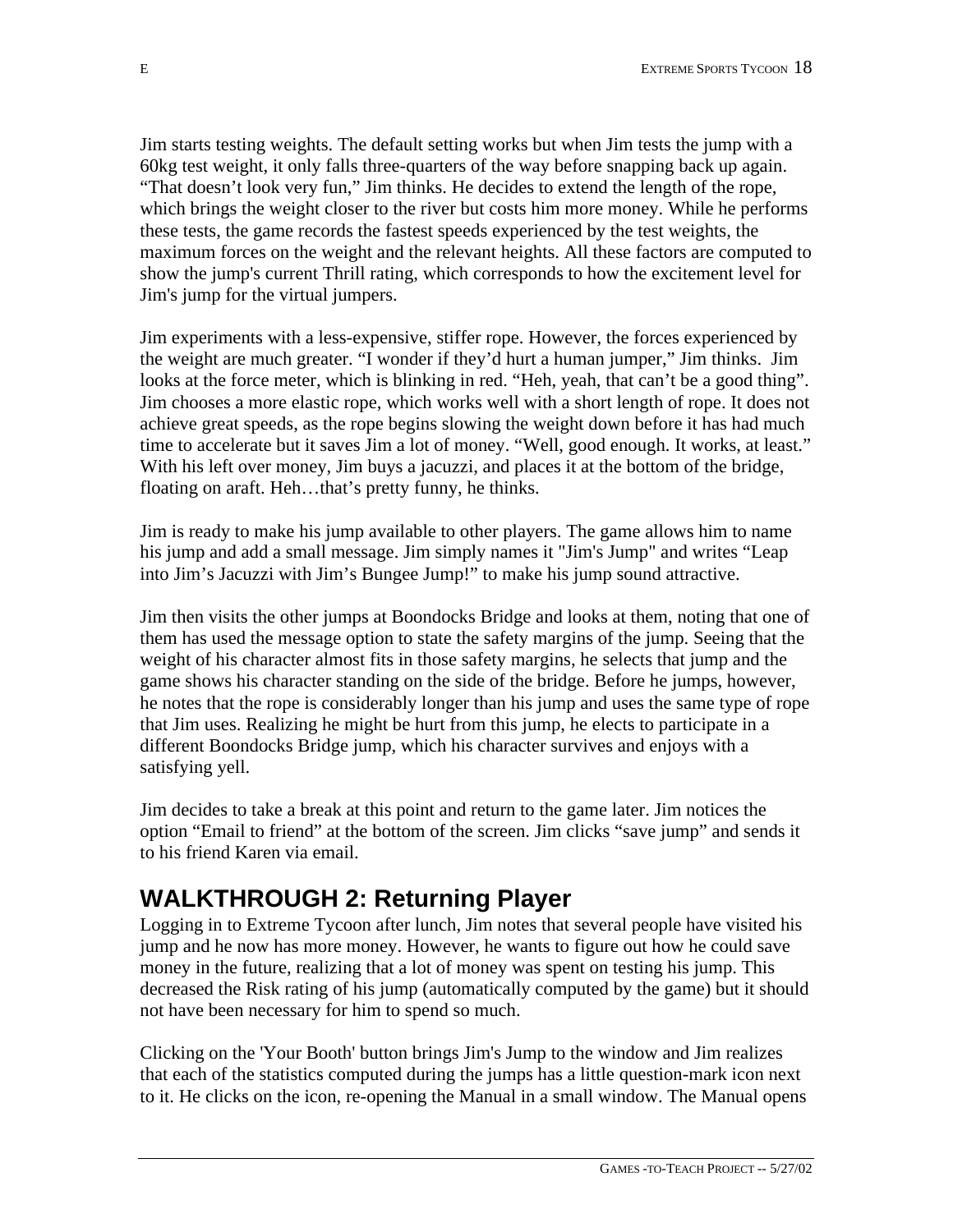to the Bungee Jumping page and explains how the game calculates the statistics. The same window also explains the physical principles behind each statistic and a few equations that can be used to approximate the statistics without performing an actual test.

Jim notes that the sample equations automatically compute results as he attempts to vary the properties of his Bungee rope and test weight without having to actually perform tests. Clicking on the other question-marks open other small windows that calculate other statistical approximations as he makes his variations, allowing Jim to make good guesses regarding the optimization of his booth. He notes that balancing the maximum speed of his jump against a safe maximum length of the elastic cord is rather difficult but by playing with the values, he gets an intuitive sense of how safe or dangerous his jump is for different weights. Jim changes his jump's message to state the safety margins of his jump, based on his intuition. However, he does not commit to any other changes to his jump for now.

Examining his personal profile and switching clothes of his character, he notes that he has a Rep statistic, which the game explains will increase by successfully participating in extreme sports booths but will decrease with inactivity over a day. Furthermore, Jim can opt to move his booth to a new, exotic location with a reduction in his Rep. At this moment, however, Jim notes that his Rep is far too low to be useful and begins seeking other kinds of extreme sports offered by the game.

Clicking on 'Visit Booth', the game asks Jim what sort of booth he is interested in finding. Jim notes that there is an option for 'BASE jumping', which intrigues him. The game explains that this is an activity where one jumps off a high location and parachutes to safety. The dangers primarily arise from poor timing; too soon and the wind blows you off-course, too late and you suffer injuries, which would cost Jim medical fees. The world map shows currently staffed BASE jumping locations around the world. Jim selects Paris, which leads him to the Eiffel Tower. "That's pretty cool," Jim thinks.

300 booths operate in this location, so Jim has some freedom to pick and choose. Each Eiffel Tower booth has information on its owner next to it, as well as each booth's attached message. Jim selects a booth belonging to a player with a very high Rep and a comprehensive message listing safety ranges. Not having performed this sort of jump before, Jim elects to click on the Red Cross icon beside the 'Jump' button, which spends most of his available money buying medical insurance.

Jim clicks the 'Jump' button, which triggers the animation of Jim's character jumping off the Eiffel Tower. A prominent digital clock counts the number of seconds elapsed from the beginning of the Jump. Jim remembers that the booth's message recommended that he pull the ripcord between 4 and 5 seconds by pressing the Space Bar. However, Jim's reflexes are not terribly good, and having pulled the ripcord one second late, Jim's parachute opens but his character has a nasty fall on the ground.

Normally, this would have cost Jim all the money than he had. However, since he had medical insurance, he does not need to pay for additional medical bills. Out of this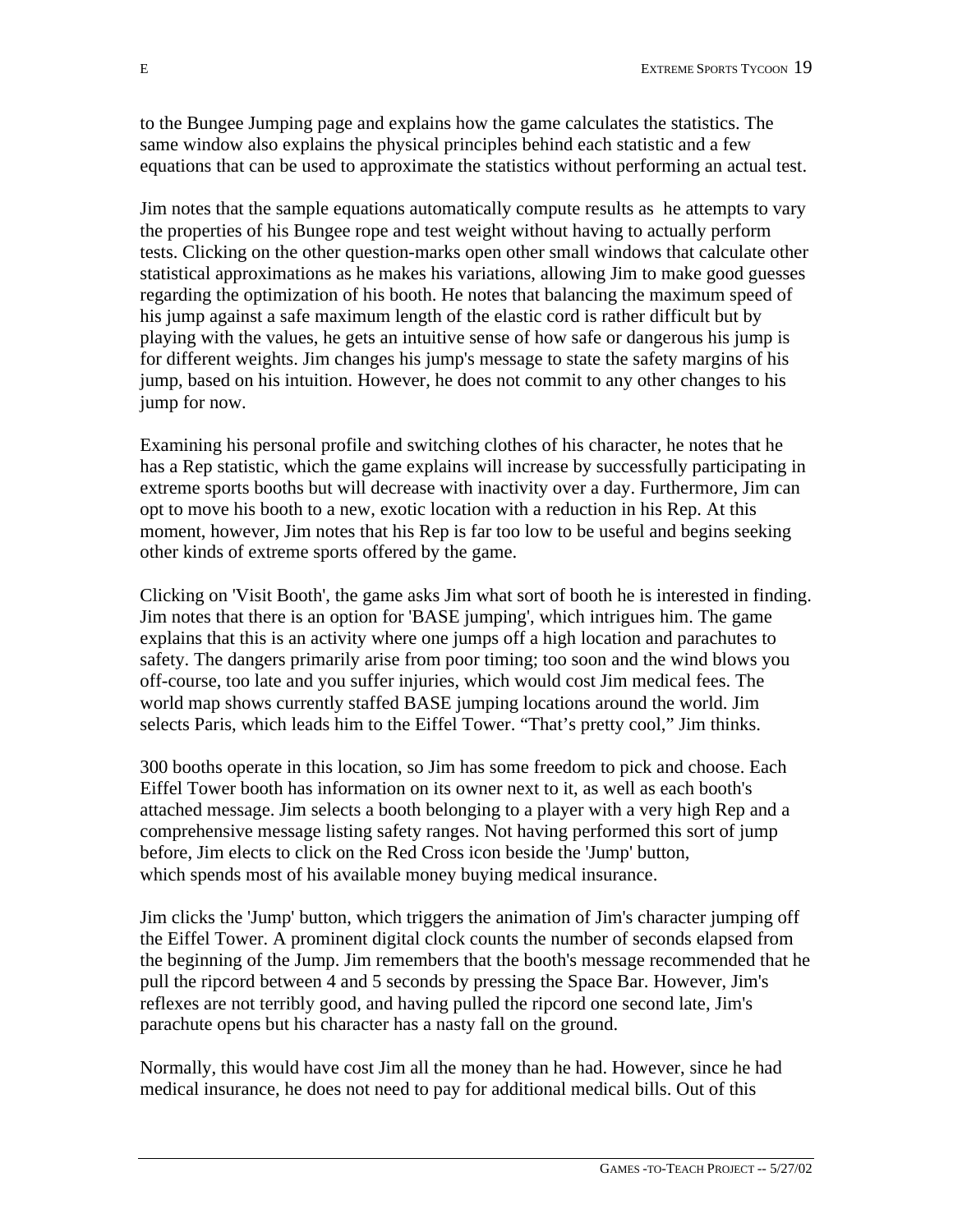experience, Jim learns about BASE jumping, gets some ideas for setting up his own BASE jumping booth in Extreme Tycoon, and watches an amusing replay of his own pathetic plummet into the Parisian sidewalk.

## **WALKTHROUGH 3: Established Player**

Kim has been playing Extreme Tycoon for a while now, and logs in to see how her snowboard jump is doing. Her profits are falling somewhat, which is problematic, as the booth design screen reveals that the strength of the struts supporting her jump is failing due to the high numbers of visitors to her booth. Furthermore, she has used the booth design window to set up a maintenance schedule, which automatically spends money from her account in order to maintain the freshness of the snow on the jump in order to reduce the friction. If she fails to earn enough money to fund her maintenance schedule, snowboarders will not be able to get enough speed to clear some of the coniferous trees between her jump and the landing site and attendance to her booth will drop.

She considers spending some money on replacing the struts and renewing the maintenance schedule but she decides to investigate alternative solutions. Since her booth has not collapsed yet, and the maintenance schedule has been regularly funded, there cannot be anything inherently wrong with her booth. Looking at the World Map, she confirms her suspicions: other people have moved their booths into the same location as hers and have optimized their jumps to provide better Thrill ratings.

Kim weighs her options: while she has a considerable amount of money in her account, staying in this location will probably cause her income to drop to negative levels extremely soon. She also has an extremely high rep rating, due to her having lots of fun participating in other people's booths. Kim decides to bite the bullet and scrap her booth, reclaiming a fraction of its value in salvage costs. The game asks her what sort of booth she is now interested in setting up, and she decides to stick with the snow theme and check out Ice Luge.

The World Map appears with a large number of potential locations. She could move into several of the more crowded locations at no penalty, or into some of the more exotic, less competitive sites in the world by spending some of her Rep. She picks a location at Vostok, Antartica, thinking that producing snow would be relatively cheaper at the South Pole compared to an equally exotic location in Jamaica.

The booth design screen is again customized for the type of booth. Kim puts in twists and turns into the ice, occasionally adding artificial inclines and embankments to maintain the speed of the test luge while she keeps an eye on the estimated Thrill level of her booth. She brings up the formulae that allow her to estimate the kinetic energy of the luge at various hills, troughs and turns of her luge route, reducing the number of costly test runs needed.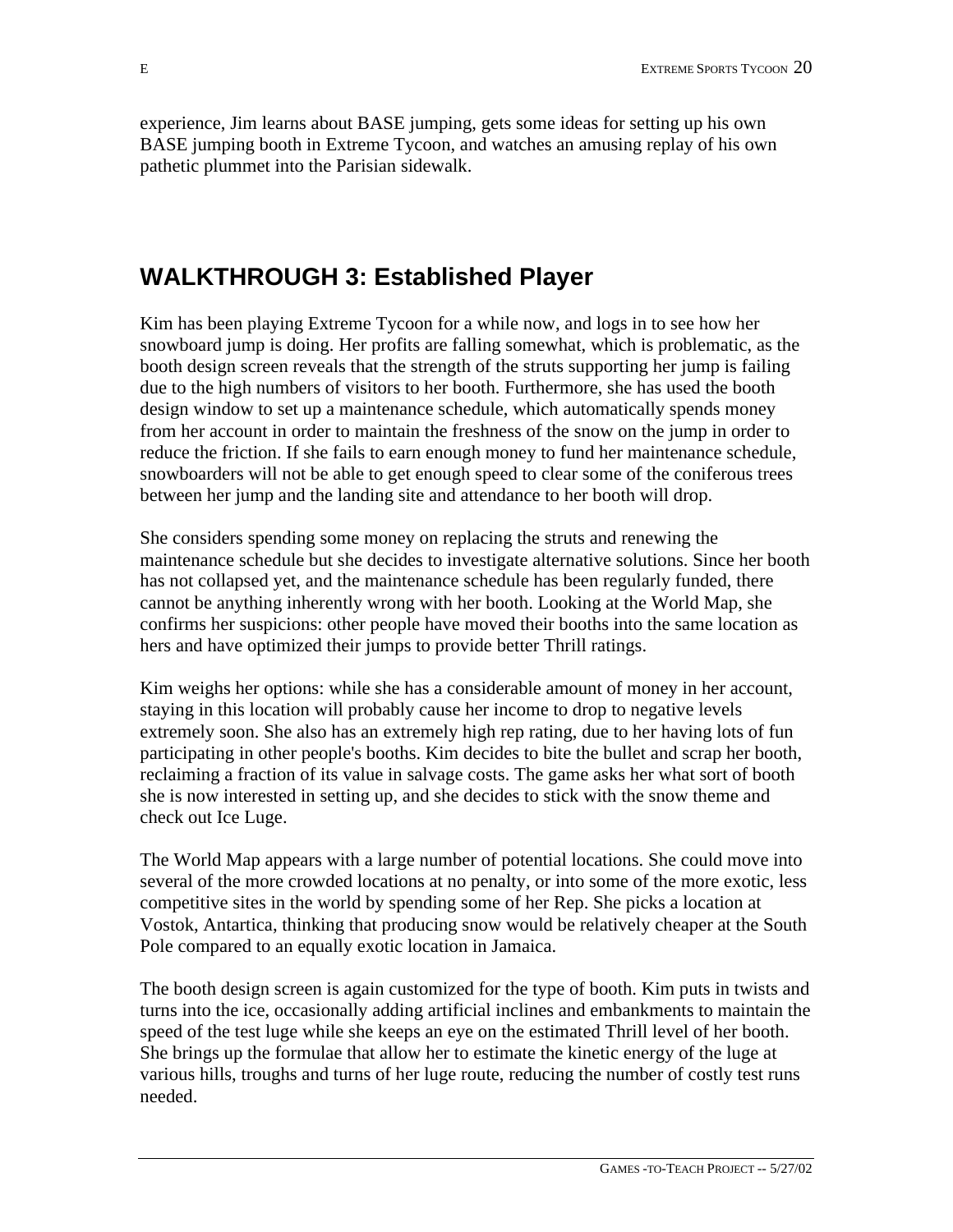Once she is happy with her design, Kim clicks on the 'Publicity' icon, which allows her to send automatic messages to a proportion of the other players of Extreme Tycoon by spending in-game money. Figuring that it is a new booth, she spends heavily on publicity, ensuring that her two-line blurb will appear whenever a player logs in within the next 48 hours. Once this is done, she receives an email from Jim asking her to check out his Bungee Jump at Boondocks Bridge, which she does.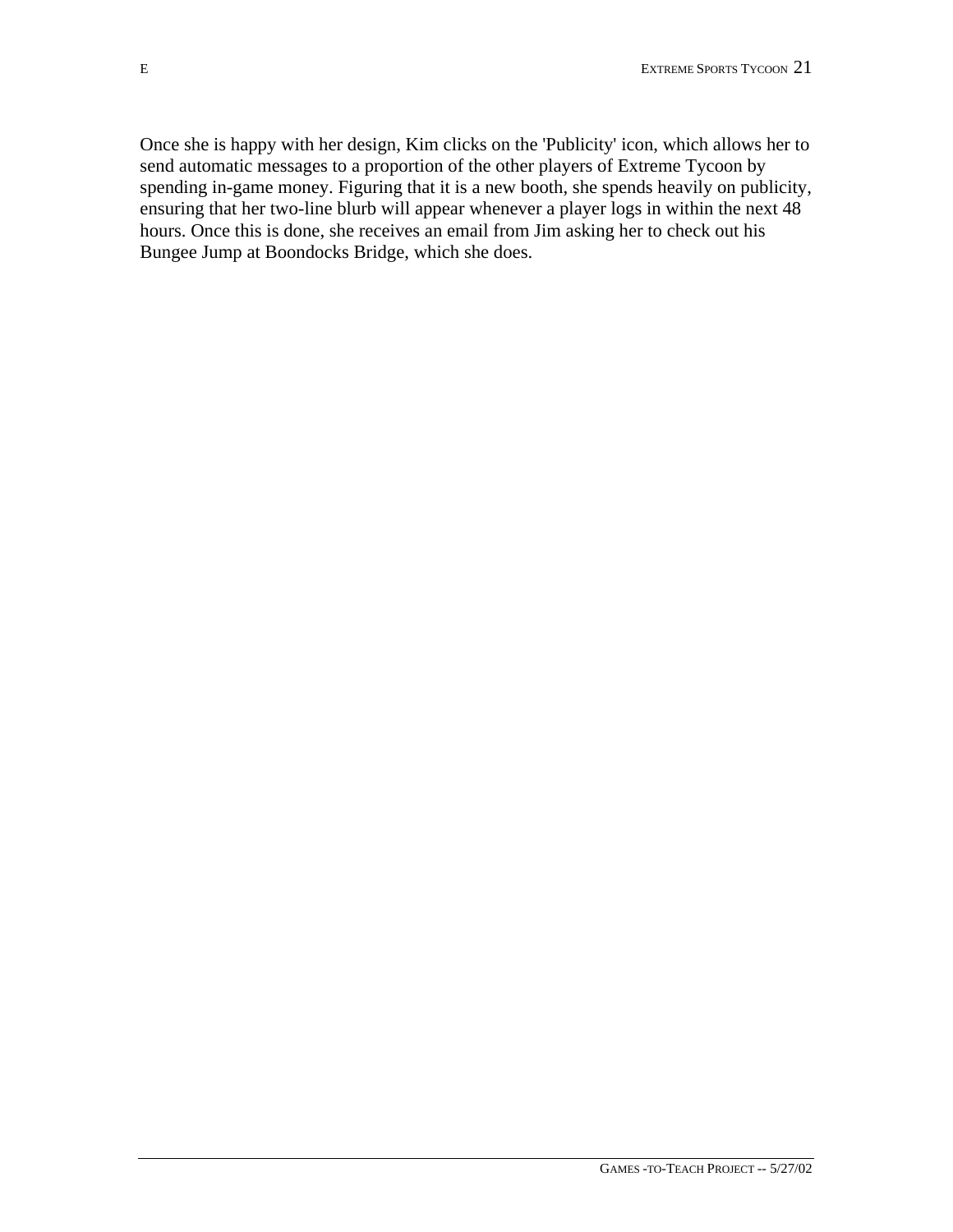# **GAMEPLAY VARIABLES**

## **Extreme Tycoon Economic Gameplay**

Extreme Tycoon is a statistics game. The setting of one-shot extreme sports is the basis of the activity of the players. The sports are relatively simple in terms of decision-making, in the sense that real-time interactivity during the participation of the sport should not be necessary. Examples are BASE jumping, bungee jumping, rope jumping and extreme rappelling.

A player-character runs an extreme sports site somewhere in the world, which we shall refer here as a 'booth'. A player-character is also an extreme sports fan and needs to visit other player-characters' booths.

## **Game Types and Variables**

#### *Bungee*

Site:

- Cost of venue
- Base thrill of venue
- Base risk of venue
- Crosswinds
- Scenario weirdness

#### Cost of setup/maintenance:

- Height of platform
- Length of rope
- Type of rope
- Harnesses

#### Schtick:

- Flaming hoops
- Paintbrush hat
- Jacuzzi
- Misc. Objects

#### Jumper Variables

- Mass
- Height
- Type of Rope
- Length of Rope
- Angle of Trajectory

### *BASE*

#### Site:

- Cost of venue
- Base thrill of venue
- Base risk of venue
- Crosswinds
- Scenario weirdness
- **Fogginess**

#### Cost of setup/maintenance:

- Height of platform
- Size of parachute
- Landing area

#### Schtick:

- Mines
- Landing area weirdness

#### Jumper Variables

- **Mass**
- Height
- Size of Parachute
- Timing of Parachute
- Angle of Trajectory
- Velocity of take-off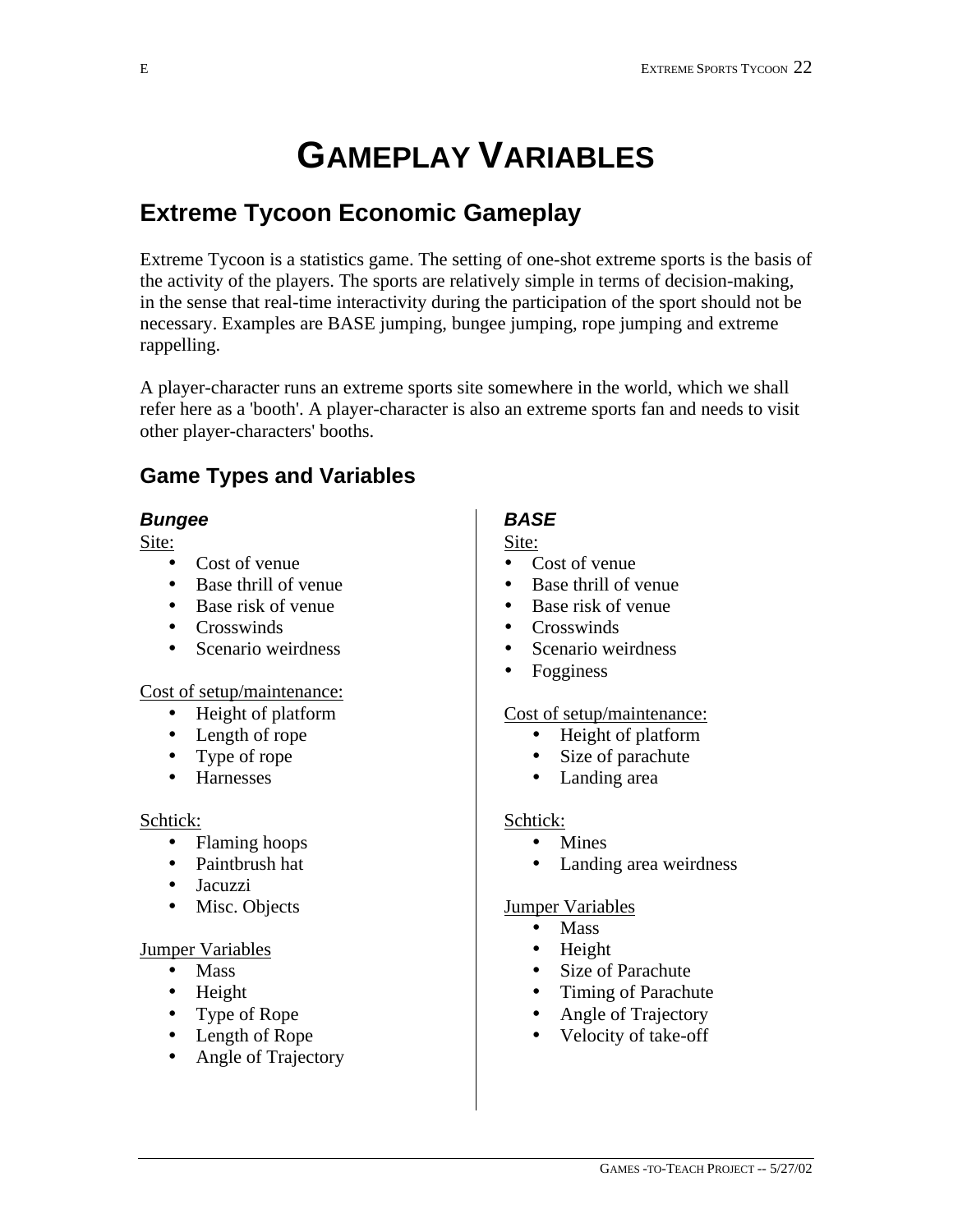### *Rope*

Site:

- Cost of venue
- Base thrill of venue
- Base risk of venue
- Scenario weirdness

#### Cost of setup/maintenance:

- Type of rope (spring constants)
- Height of platform (difference in heights)
- Length of rope
- Harnesses

#### Schtick:

• Flaming hoops

#### Player Variables

- Mass
- Strength
- Push-off velocity

### *Extreme Rappelling*

Site:

- Cost of venue
- Base thrill of venue
- Base risk of venue
- Crosswinds
- Scenario weirdness

#### Cost of setup/maintenance:

- Height of platform
- Length of rope
- Type of rope
- Harnesses/grips

#### Schtick:

• Flaming hoops

#### Player Variables

- **Mass**
- **Strength**
- Push-off velocity

#### *BMX*

Site:

- Cost of venue
- Base thrill of venue
- Base risk of venue
- Scenario weirdness

#### Cost of setup/maintenance:

- Height of ramps
- Angles of ramps
- Quality of bike (speed, landing)

#### Schtick:

- **Obstacles**
- Animations (random)

#### Player Variables

- Speed
- Timing of Push off

#### *Snowboard*

#### Site:

- Cost of venue
- Base thrill of venue
- Base risk of venue
- Scenario weirdness

#### Cost of setup/maintenance:

- Height of ramps
- Angles of ramps (amplitude tricks)
- Quality of board (speed, landing)
- Quality of snow (runway, snow on ramp, landing)

#### Schtick:

• Obstacles

#### Player Variables

- Speed
- Timing of Push off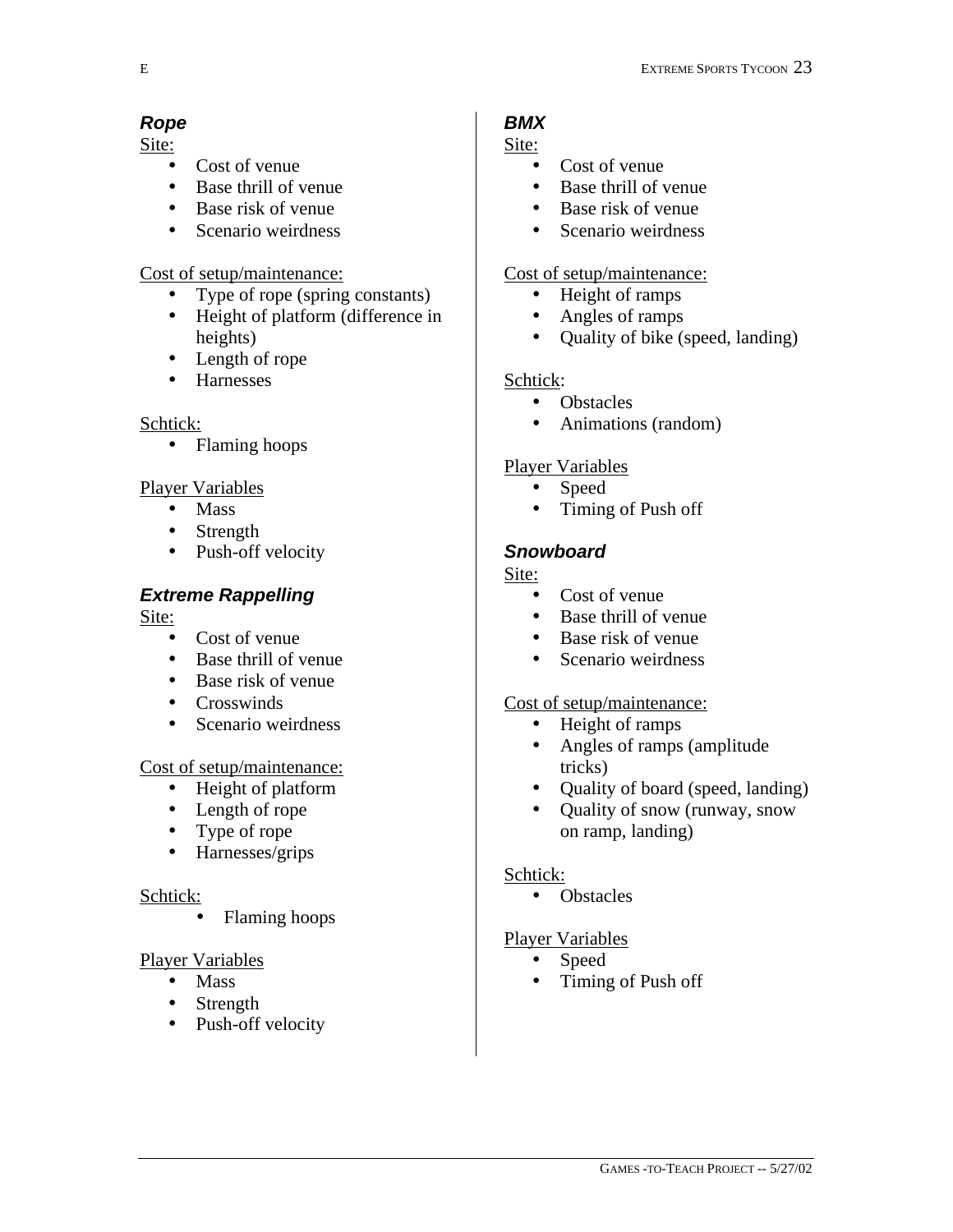### *Ski*

Site:

- Cost of venue
- Base thrill of venue
- Base risk of venue
- Scenario weirdness

#### Cost of setup/maintenance:

- Height of ramps
- Angles of ramps
- Number of jumps
- Quality of ski (speed, landing)
- Quality of snow (runway, snow on ramp, landing)

#### Schtick:

• Obstacles

#### Player Variables

- Speed
- Timing of Push off

#### *Ice Luge*

Site: Cost of venue Base thrill of venue Base risk of venue Scenario weirdness

Cost of setup/maintenance: Banking of turns Number of turns Quality of Luge brakes (speed, thrill) Quality of ice

## Schtick:

Jumps

#### Player Variables

- Initial velocity (push off)
- Timing of Push off
- Breaking
- Angle of Turns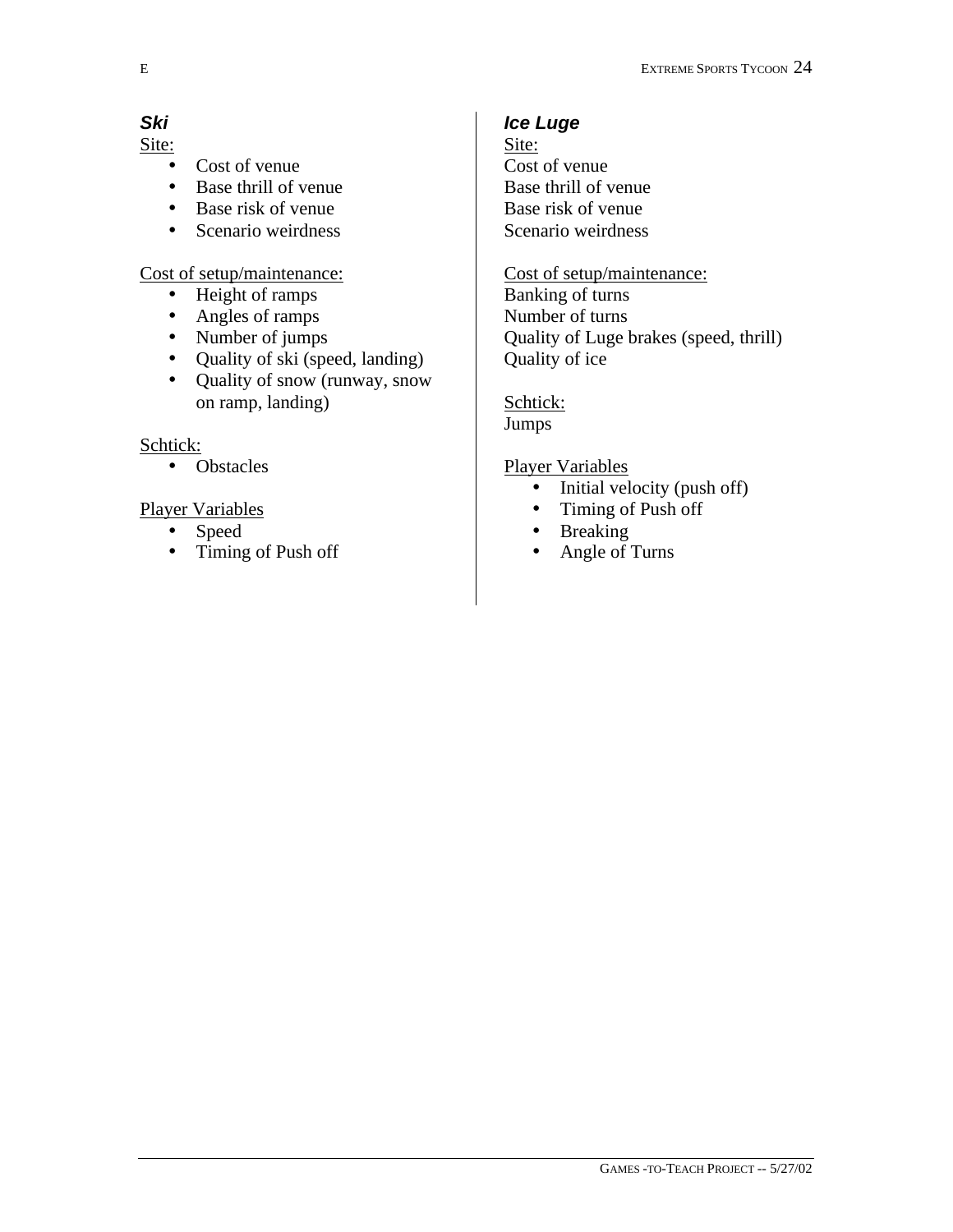# **GAME CHARACTERS**

### **Overview**

The game player consists of an avatar, a combination of statistics, particularly money and reputation, a history of accomplishments, as represented through artifacts, awards, and descriptions of accomplishments, and creations manifested in booths.

#### *Avatar*

Players create avatars by selecting from pre-existing choices of character parts, or uploading their own. Customizable parts include (nearly all of them have piercings):

- **Headgear**
- Hair
- Eyebrows / forehead
- Eyes
- Nose / Cheeks
- Mouth / Teeth / Lips
- Chin / Neck
- Torso
- Arms
- Upper Legs
- Lower Legs
- Shoes
- Equipment

#### *Attributes*

Players then enter in the height and mass, and the avatar is adjusted accordingly.

#### *Statistics*

The primary two statistics are Money and Rep.

#### Player Statistics:

The game tracks for each player:

- Number of jumps taken
- Number of successful jumps (including %)
- Number of accidents (including %)
- Total hospital bills
- Number & percent of jumps taken without insurance
- Number of jumps taken of each type
- Rep per jump

#### Booth Statistics:

The game tracks the following statistics for booths.

- Money earned
- Total jumps / plays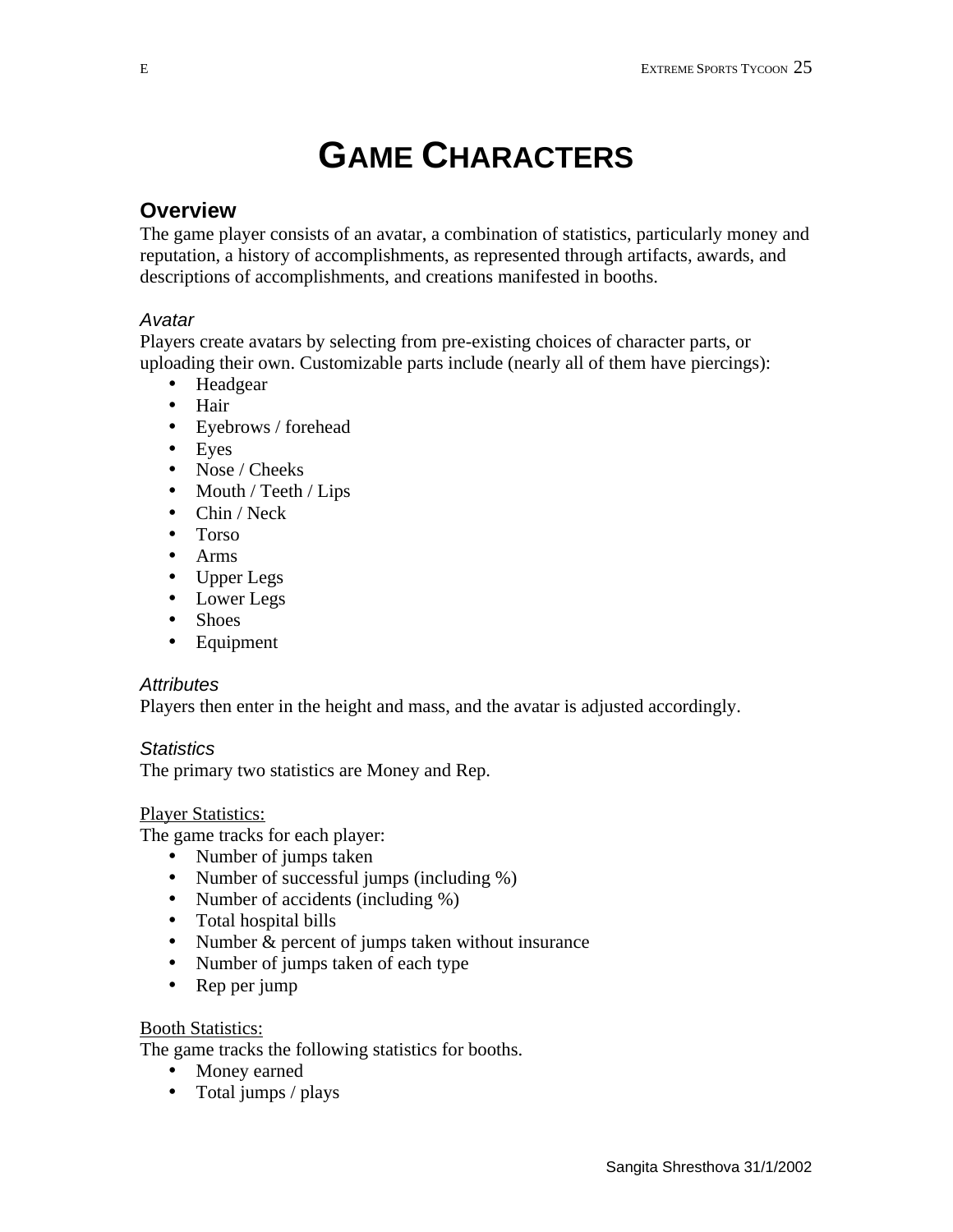- Money per play
- Thrill Factor
- Thrill per jump
- Number of accidents
- Number of accidents / jump
- Number and percent of accidents due to user error

#### *History of Accomplishments*

Top accomplishments for each type (top velocity, longest airtime, fastest time, closest to ground -- bungee, longest time in air -- parachuting) are also tracked. Awards are given for

- any jump that is in the top 1%, 5%, and 10% of all performed,
- the top statistic for any booth.
- top statistic in entire land
- Top rep & rep per jump
- Top money

A number of "silly awards are also given for

- worst accident
- top number of doctor bills
- Longest streak without a wreck

In addition, awards are given to booth owners for

- Top thrill rating,
- Safest booth
- Most dangerous booth (% wrecks, most number of wrecks)
- Most visitors.
- Most days without a wreck.
- Most day with at least 1 accident

These lists can be added to or subtracted from. The goal of tracking these statistics is to provide players feedback on their actions and to promote metagaming.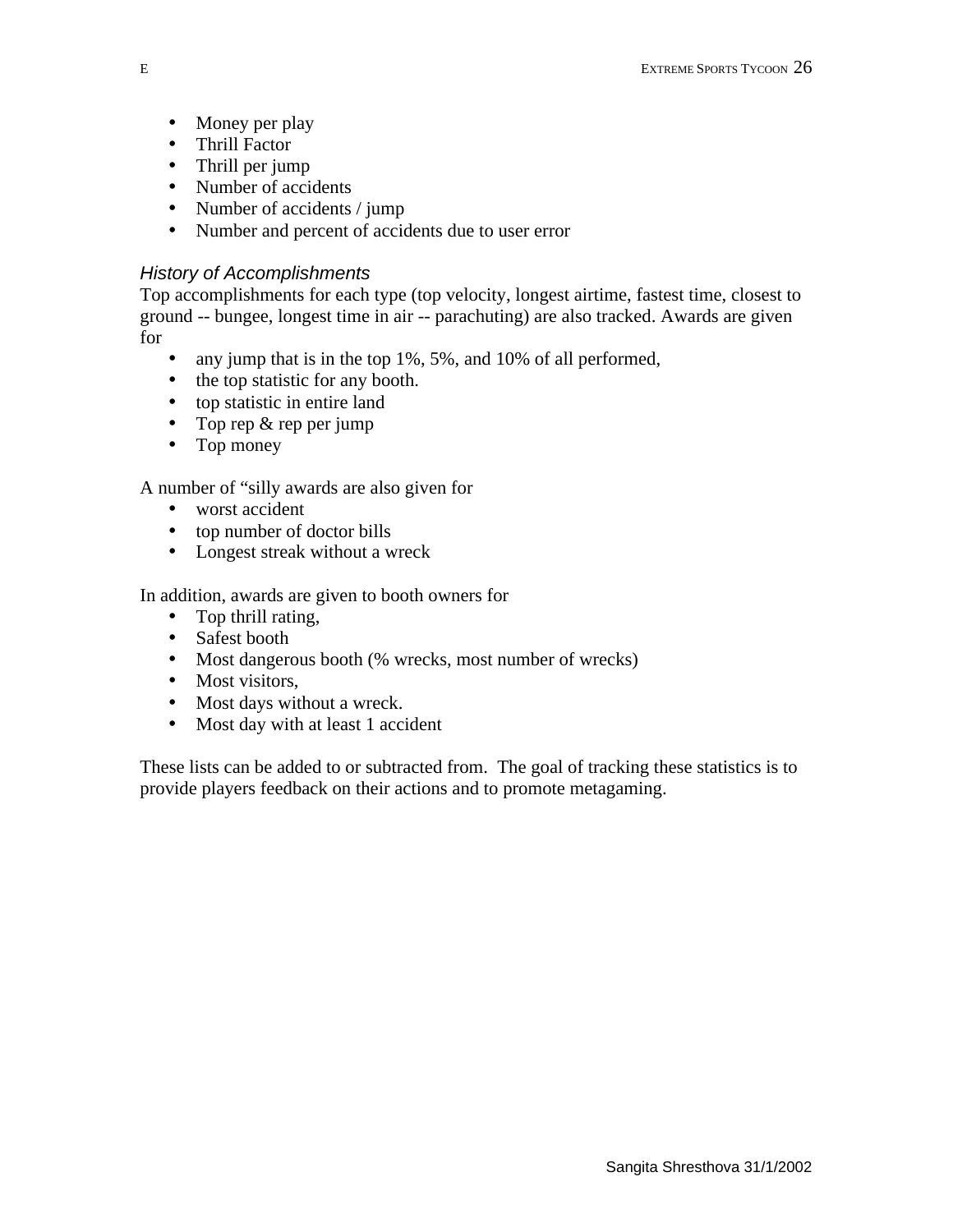# **USER INTERFACE, AESTHETICS AND SKINS**

The overview shows sports stalls for bungee jumping, canyoning, BASE jumping, etc., in a range of locations. The sites are surrealistically embedded in a mountainous, virtual Japanese (Hiroshige or Hokusai woodblock print) type landscape.

In turn mode at each stall, the interface has numerous options, which can be applied to create a unique 'branded' look, built by the stallholder. These interface options include, many fantastic options, including 60s (mod and hippie), 70s (disco and burn-out), 80s, and several bright and colorful looks that are typical to the extreme sports genre. Some are more fantastic, some retro; some are high-tech or futuristic-organic hybrids. These multiple versions dot the landscape, each with its own characteristic that represents a specific stall for a specific sport at a specific geographical location.

Using the pop-up character description screen within the interface, the players' simulated characters/athletes can be customized to have certain visual characteristics such as gender, body style, muscle development, hair style as well as sports performance characteristics such as speed, dexterity and courage. However, at the start of each attempt, at the site of each sports stall, athletes characteristics can be further tweaked to fit circumstances from sport to sport (a barbell power-up can give more muscle mass, a stretch power-up more flexibility).

In the same way that characters can be tweaked, the setting of each jump, etc. can be adjusted according to the characteristics of the character (weight and height) or the weather or wind conditions, the qualities of the equipment (more or less springy bungee cord), the nature of the (score-enhancing) stunts or moves that the character wishes to execute. As well as the technical tweaking players can change characters clothes, select gear (boards, boots, goggles, etc) which can be coordinated, spoofing Extreme sport fashion and lifestyle, and importantly with each attempt players can select the accompanying music to set the mood for their turn.

 As well as the location overview and the stall view there is also the drop view of the athletes in the midst of falling. Although this is a 2-D environment, the perspective change will add to the intuitive feel of this simple flash animated simulation.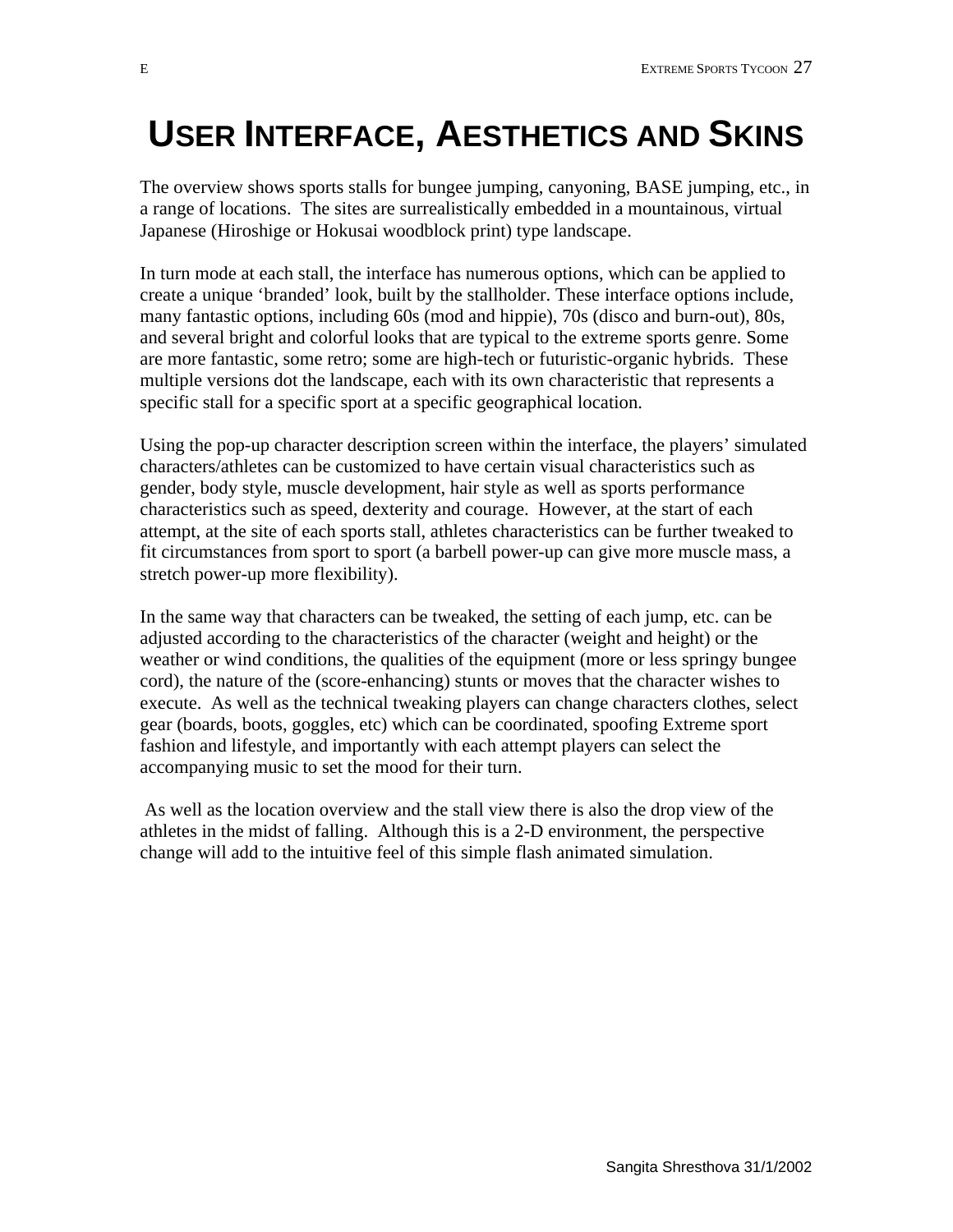## **TECHNICAL INFORMATION**

#### **Overview**

Extreme Sports Tycoon is designed to run on contemporary Web-based 3D gaming engines, such as Java 3D, Shockwave, or Ya – Ya Media. The level-constructor is the only technically novel aspect of the game. There are several physics engines such as Havok that can be used with most web plugin software applications.

#### **Small Game Levels**

On each game level, the player controls 3-4 limited variables. Only one or two of them change action within each level. More often, the levels involve setting the initial conditions for the variables.

#### **Multiple Camera Angles**

On each level, the player can view the actions from multiple cameras. Minimally, there is an overall perspective camera, and the point of view of the player. However, booth designers can also set cameras in the world.

#### **Interactive Textbook Resources**

Extreme Sports Tycoon includes all of the text and pictorial information that one might commonly find in Physics textbooks. However, because Extreme Sports Tycoon also ships with robust simulation software (in the form of the game), students can not only read about Physics information, but they can also experiment with variables, and learn through Play.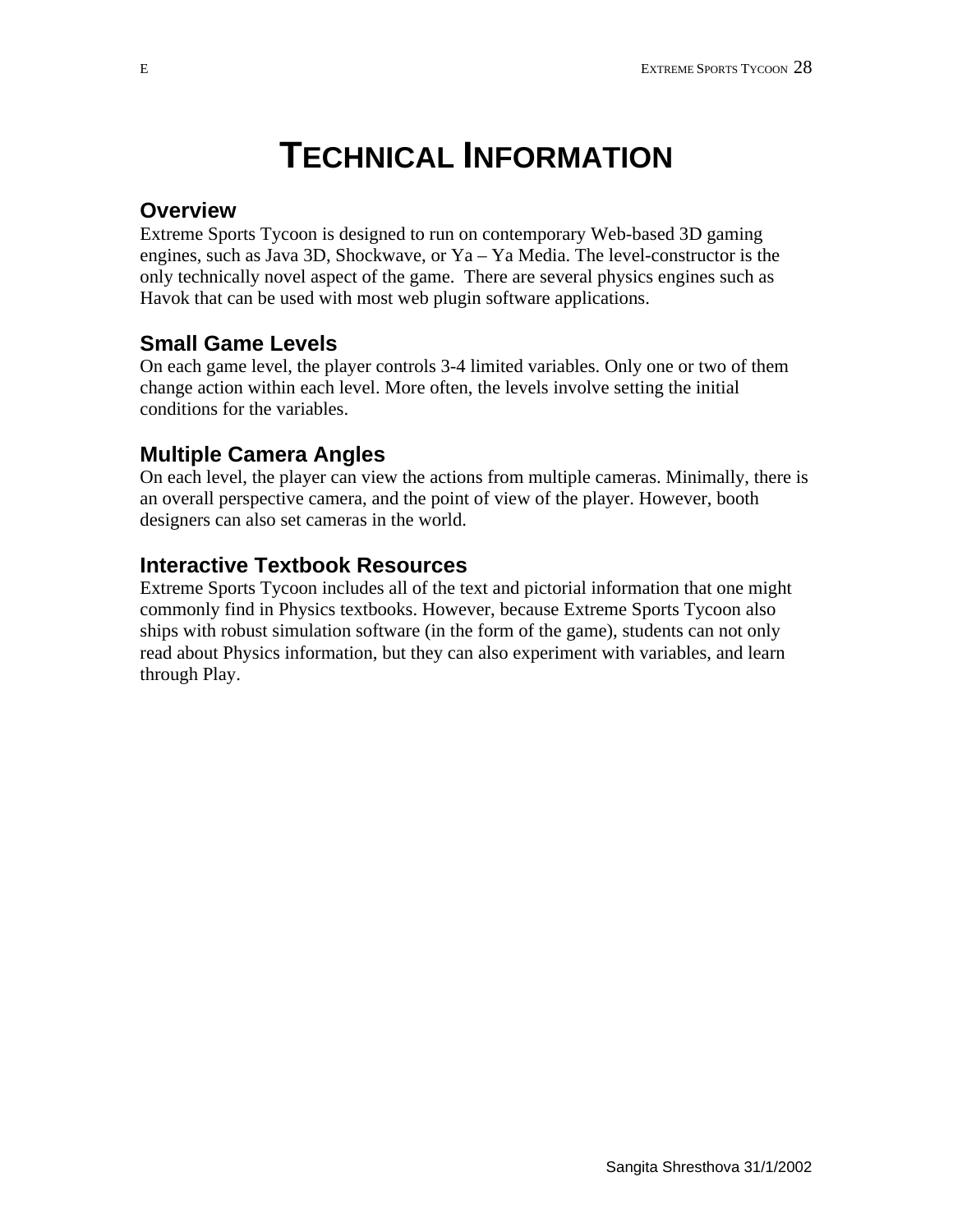## **MUSICAL SCORES AND SOUND EFFECTS**

#### **Overview**

Because Extreme Sports Tycoon may be used in a variety of settings (including classrooms), we have tried to minimize the amount of sound in the game. However, sound effects are a key component of the game (particularly the fun factor). Comical sounds play at the beginning and ending of jumps. Players can upload sounds into the system that are to be played while doing their jumps. Booth owners can upload sounds to play at the completion of jumps as well.

#### **Music Design**

Each player can set their own music to play during their booth. The game will include options for listening to a list of songs across musical genres, including techno, house, country, blues, modern rock, and classical. Drawing from the success of games like GTA3, we want to give players opportunities to create interesting juxtapositions of action and soundtrack through their musical choices. In addition players can upload their own songs to play at their booths during the game. If licensing / distribution becomes a problem, we will instead contract bands / musicians from mp3.com to participate in the game for free publicity. We think that getting unsigned or underground acts will be consistent with the independent nature of the game.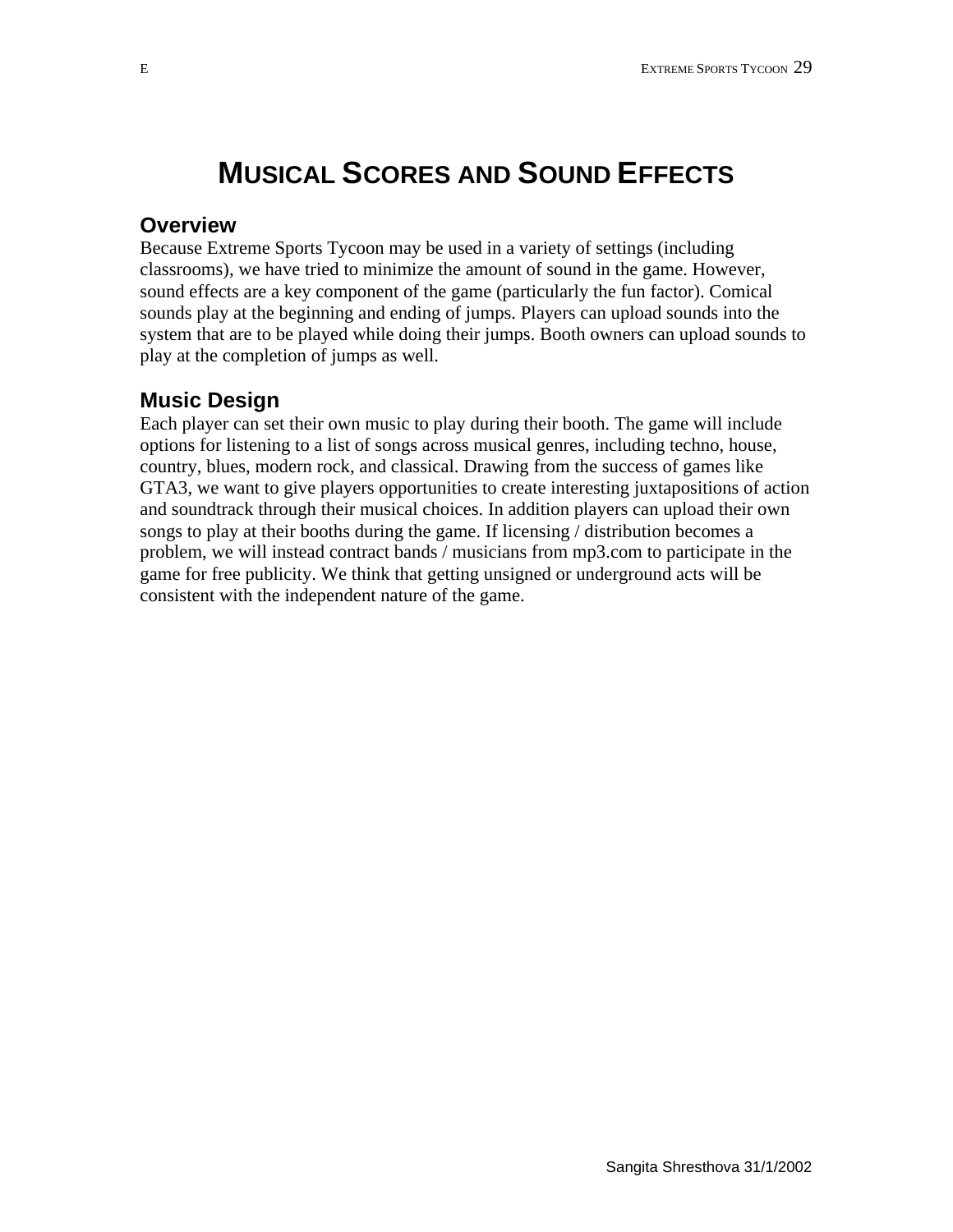## **WORLD EDITING**

## **Overview**

Players construct their jumps through a WYSIWYG editor system. Each sport is reduced to a set of variables that the player can manipulate. In the case of bungee jumping, this includes setting, platform height, rope length, rope elasticity, initial velocity, initial angle of trajectory, and jumper mass. Further, designers can place objects, such as flaming hoops in the environment.

## **Constrained Choices**

Complexity is reduced by allowing users finite choices. Players can choose from any one of 100 settings for their site (Each setting is a simple 2.5 D environment, constructed in a 3D program like Studio Max and exported into the game engine).

- *Platform height.* Designers can set the height of the platform in each environment. Players set this height by drag and drop, and then can tweak the exact height by entering the exact distance in a field.
- *Rope Length*. Designers can choose a set of 12 rope lengths that will be available for each site.
- *Rope Elasticity*. Designers can choose between 10 different rope elasticities*.*
- *Jumper Mass*. Designers can make extra objects available for players to increase their mass.
- Schtick Objects. Designers can select from a list of objects to increase the thrill of jumps, which would include flaming hoops, buckets of water, jacuzzis, and paint brushes / targets.

Allowing for choices in objects minimizes the amount of computation and enables the application to store objects client side.

## **WYSIWYG Editing and Simulation**

Although players interact with the authoring tools in a WYSIWYG editor, the exact position of each elements are recorded along x, y, & z axes. Players can tweak the exact positioning in dialog boxes. As the simulations run, players can observe simulation output in real time, including the velocity, acceleration, and positioning of the avatar.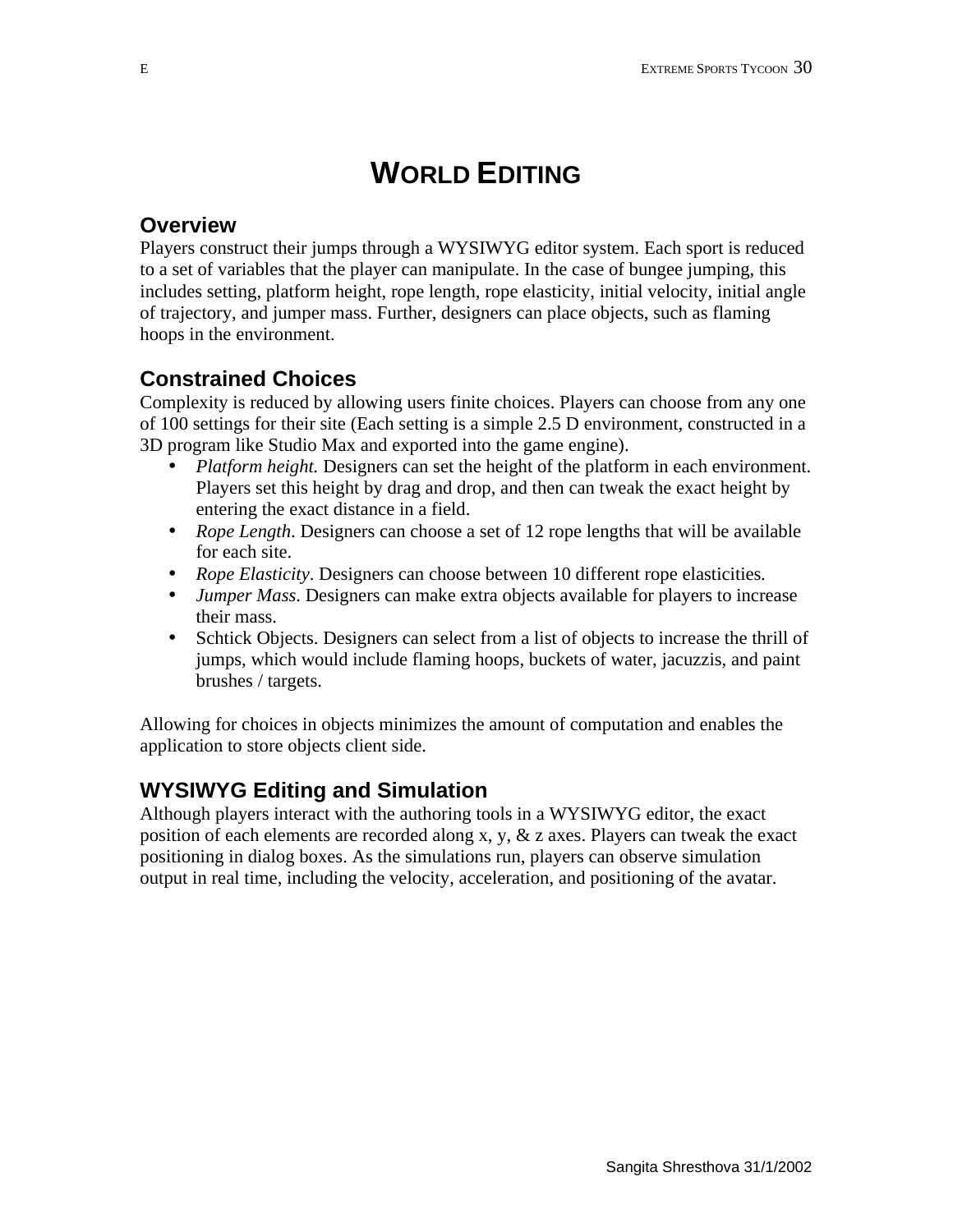## **MATH/SCIENCE / CONTENT**

#### **Overview**

Extreme Sports Tycoon is designed to be used in support of learning first year AP – level Physics. While playing Extreme Sports Tycoon, players deal with content covered in the following areas of introductory physics.

- A. Kinematics (including vectors, vector algebra, components of vectors, coordinate systems, displacement, velocity, and acceleration)
	- 1. Motion in one dimension
	- 2. Motion in two dimensions including projectile motion
- B. Newton's laws of motion (including friction and centripetal force)
	- 1. Dynamics of a single particle (second law)
- C. Circular motion and rotation
	- 1. Uniform circular motion
- D. Oscillations and gravitation

Mass on a spring

These are core areas of most any AP-level Physics course.

## **Formulas for Extreme Tycoon**

#### *Variables*

- Xo/X initial/final position
- $\text{Vo/V}$  initial/final velocity
- $A Acceleration$
- $G -$  Acceleration of gravity
- $Mx Mass$  of object x
- $K -$  Spring constant
- $Fx Force of x$
- $\bullet$  L Length
- $R Radius$
- T Period of circular motion

#### **Kinematics Equations**

•  $X=Xo + VoT + .5AT<sup>2</sup> - finds position; useful for calculating parameters of a$ freefall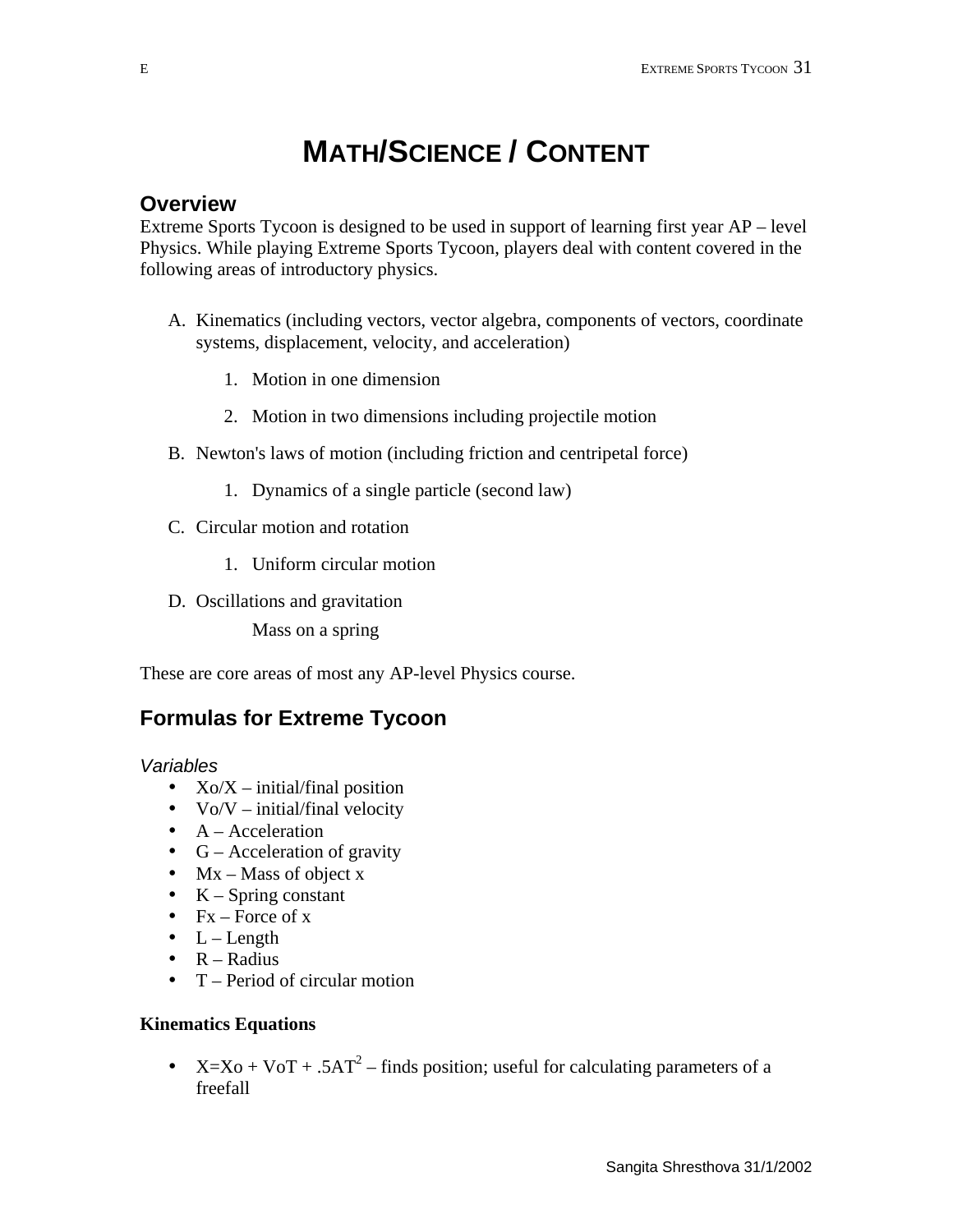- $V = Vo + AT used to calculate instantaneous velocity$
- $X = Xo + ( (Vo + V) / 2 )T a way to solve for position, velocity, or time when$ acceleration is unknown
- $V^2 = Vo^2 + 2A(X Xo)$  solve for position, velocity, or acceleration without knowing time

#### **Newton's Second Law**

 $\bullet$   $F = MA - use given forces to calculate acceleration, or calculate forces from$ acceleration

#### **Spring Formula**

•  $F_{spring} = -KX_{spring} - Calculate$  the force of spring with relation to how far it stretches from equilibrium

#### **Uniform Circular Motion**

- $A = V^2/R$  The acceleration of an object in circular motion
- $A = 4\pi^2 R/T^2$  Calculate circular motion acceleration when velocity is unknown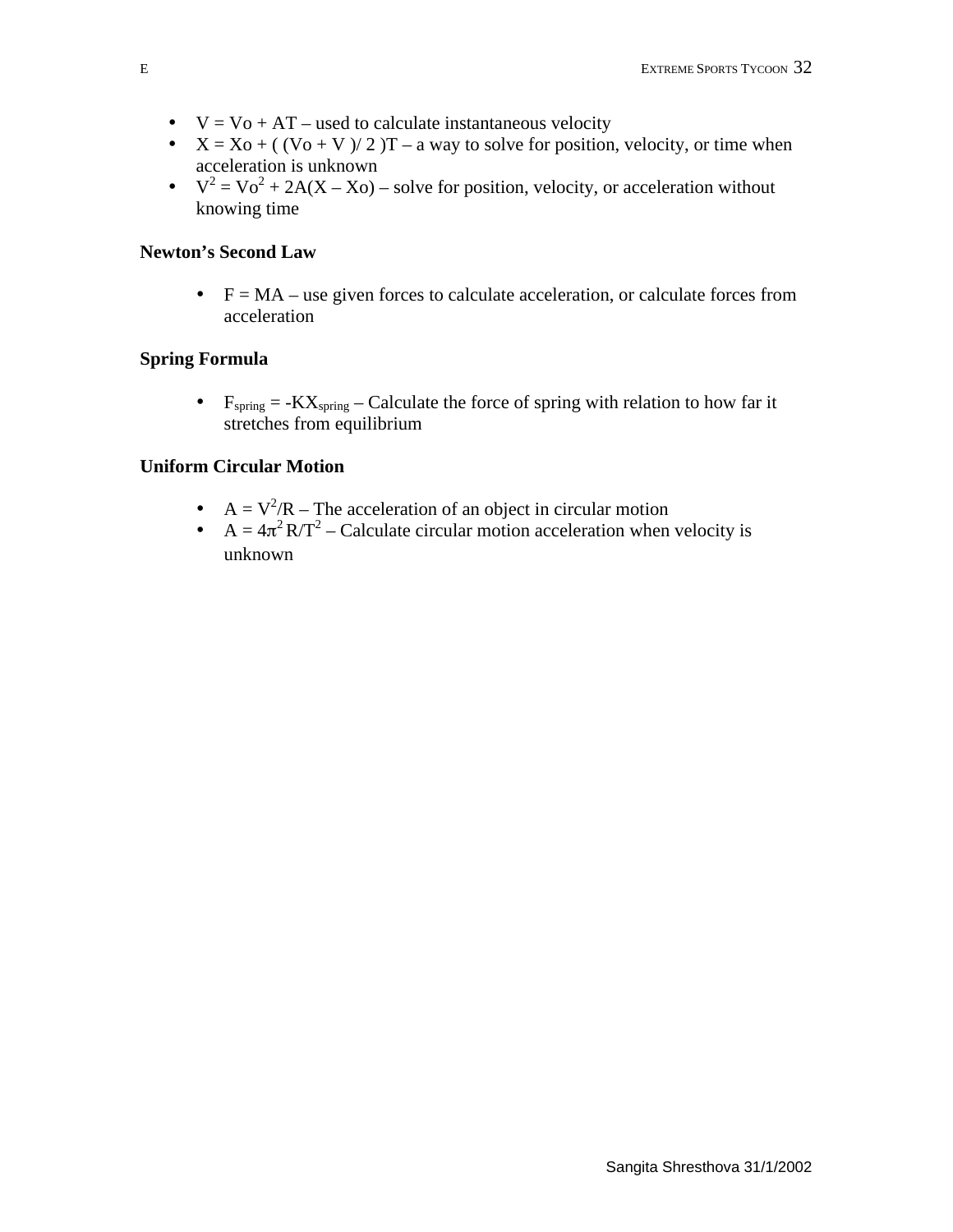#### **Sample Program – Bungee Jumping**

Two part problem – freefall portion and rope portion

1) Freefall portion – the only important element here is the velocity of the body when the bungee begins to pull. Realizing that this is the only important part is the difficulty of this segment (which is more difficult than it sounds).

 $V^2 = V_0^2 + 2A(X - X_0)$  – we can't figure out T nor do we need it

 $V^2 = 0 + 2GL -$  Starting velocity is 0 because the jumper starts at a standstill. Freefall means that  $A = G$  and the freefall lasts as long as the length of the rope L

 $V^2 = 2GL - We'll leave it like this for now$ 

2) Bungee portion – The ultimate thing to calculate here is how far the rope will stretch. One thing to keep in mind is that the acceleration at this point is upwards and not G.

 $F_{total} = MA - There$  are forces at work so start with Newton's Second Law. The mass of the falling body will just be M since there are no other masses.

 $MG - F_{rope} = MA - We$  assume that down is positive so the force of gravity (MG) is positive and the force of the bungee is negative. But the bungee is a spring so we get:

 $MG + KX_r = MA - The spring formula calls for -KX (X_r is the length the bunge)$ will stretch) so we get the plus sign. Now we have 2 unknowns:  $X_r$  and A. There is a way to relate them however…

 $V^2 = V_0^2 + 2A(X - X_0) - We can relate X<sub>r</sub> and A with this$ 

 $0 = \text{Vo}^2 + 2\text{AX}_r - \text{We try to calculate what happens when the bunge is fully}$ extended. At this point the velocity is zero, but the acceleration is upwards. Vo is the velocity once the rope begins to tighten. We figured this out from the freefall section.

 $0 = 2GL + 2AX_r -$  Substituting for Vo<sup>2</sup>

 $A = -GL/X_r -$  Solve for A. Now we plug into our Newton's Law equation

 $MG + KX_r = -MGL/X_r - Now X_r$  is the only unknown

 $MGX_r + KX_r^2 = -MGL - Multiply through by X_r$ 

 $K{X_r}^2 + M{G}{X_r} + M{G}L = 0$  – In the end you are left with a simple quadratic. Plug in values for M and find an acceptable range for  $X_r$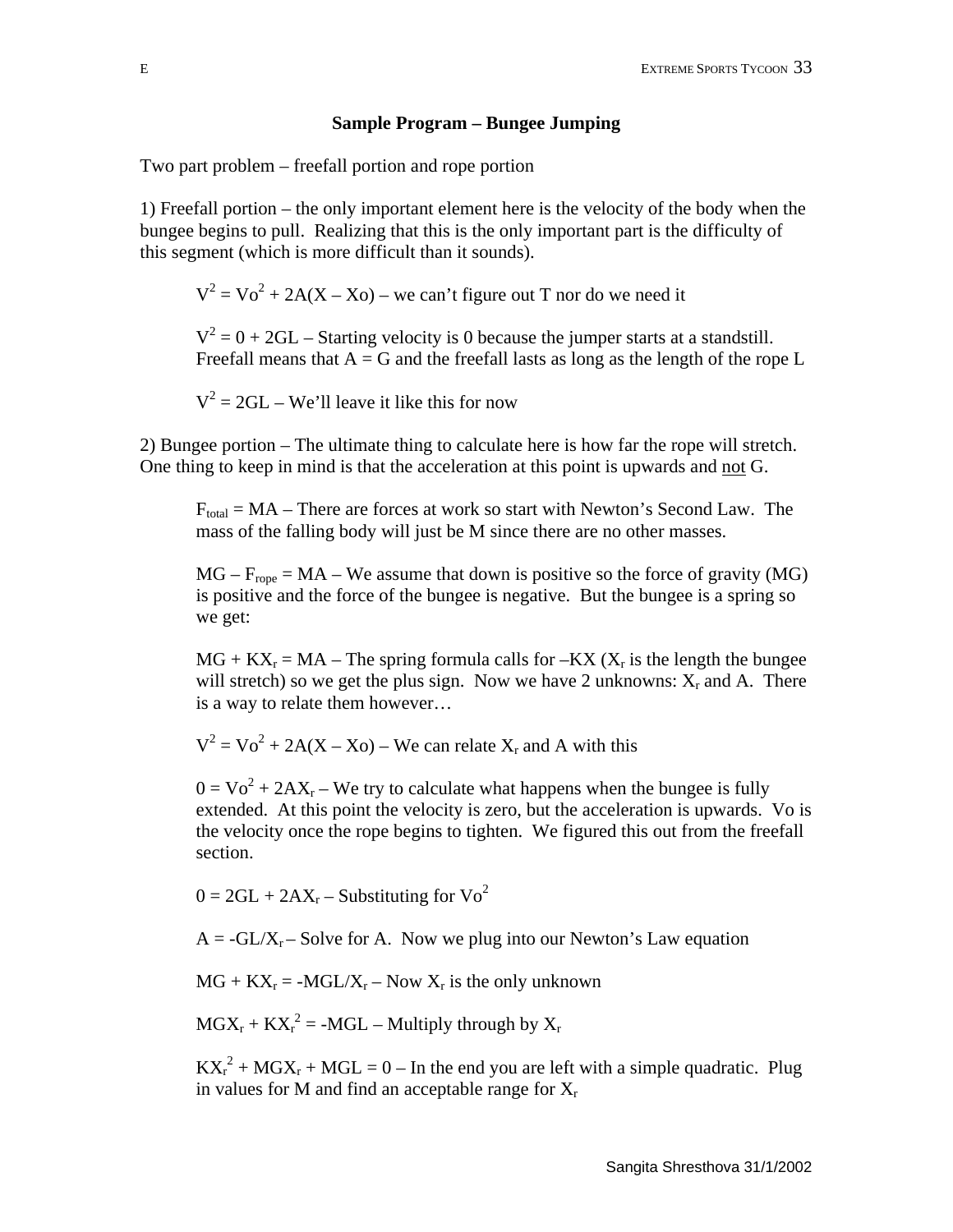# **PEDAGOGICAL APPROACHES**

## **Overview**

Extreme Sports Tycoon is designed to give players both an intuitive understanding of physics phenomena, and an entrée for using physics formulas to solve real world problems. Thus players begin by designing booths where they manipulate key variables, using trial and error to arrive at productive combinations of variables. The tycoon game mechanics are designed to promote prolonged engagement in the game. After several hours of gameplay, players will have developed intuitive understandings of the formulas and can begin tweaking particular variables to achieve maximum results.

We hope that playing Extreme Sports Tycoon will promote deep conceptual understanding of Motion Physics. Players interact with physics concepts both conceptually and mathematically and across a variety of contexts. Extreme Sports Tycoon allows players to focuses on 2-3 key concepts, and examine and re-examine them in different contexts. John Bransford and colleagues show that such intense study of concepts in multiple situations -- particularly when used to solve problems is a strategy known to facilitate deep learning and transfer of knowledge.

Thus, Extreme Sports Tycoon is designed to gradually lead players into the world of Physics. Players learn that Physics not only has practical uses in the world, but is well within their intellectual grasp. Gradually, they begin to fine tune variables and start interacting with formulas in a more comprehensive and precise manner.

A subtext to Extreme Sports Tycoon is that Physics is not only accessible, but can be fun. We've consciously tapped into the "coolness" of extreme sports, showing how a knowledge of Physics is a core element of these sports. Extreme Sports will help students begin to link Physics with motion, action, and understanding the world around them.

## **Learning By Design**

Pedagogically, the game leverages learning by design approaches. Players learn through thinking with Physics concepts in the design of their booths. Learning by Design approaches (e.g. Perkins, 1986) facilitate deep learning by allowing students to think critically and creatively with information.

#### *Purpose*

A critical element of learning by design is that learners construct knowledge in purposeful activities. Creating knowledge in functional contexts helps students develop robust (as opposed to inert) knowledge that can be used to solve problems. In Extreme Sports Tycoon, students are required to develop their own purposes (do I want a fast booth, a dangerous booth, one that's accessible to a broad audience?) and then use Physics to design the booth according to those specifications.

#### *Connecting to Models*

Robust Physics models underlie Extreme Sports Tycoon. Players learn by tinkering with their models. Participating in Trial and Error performances, players can develop intuitive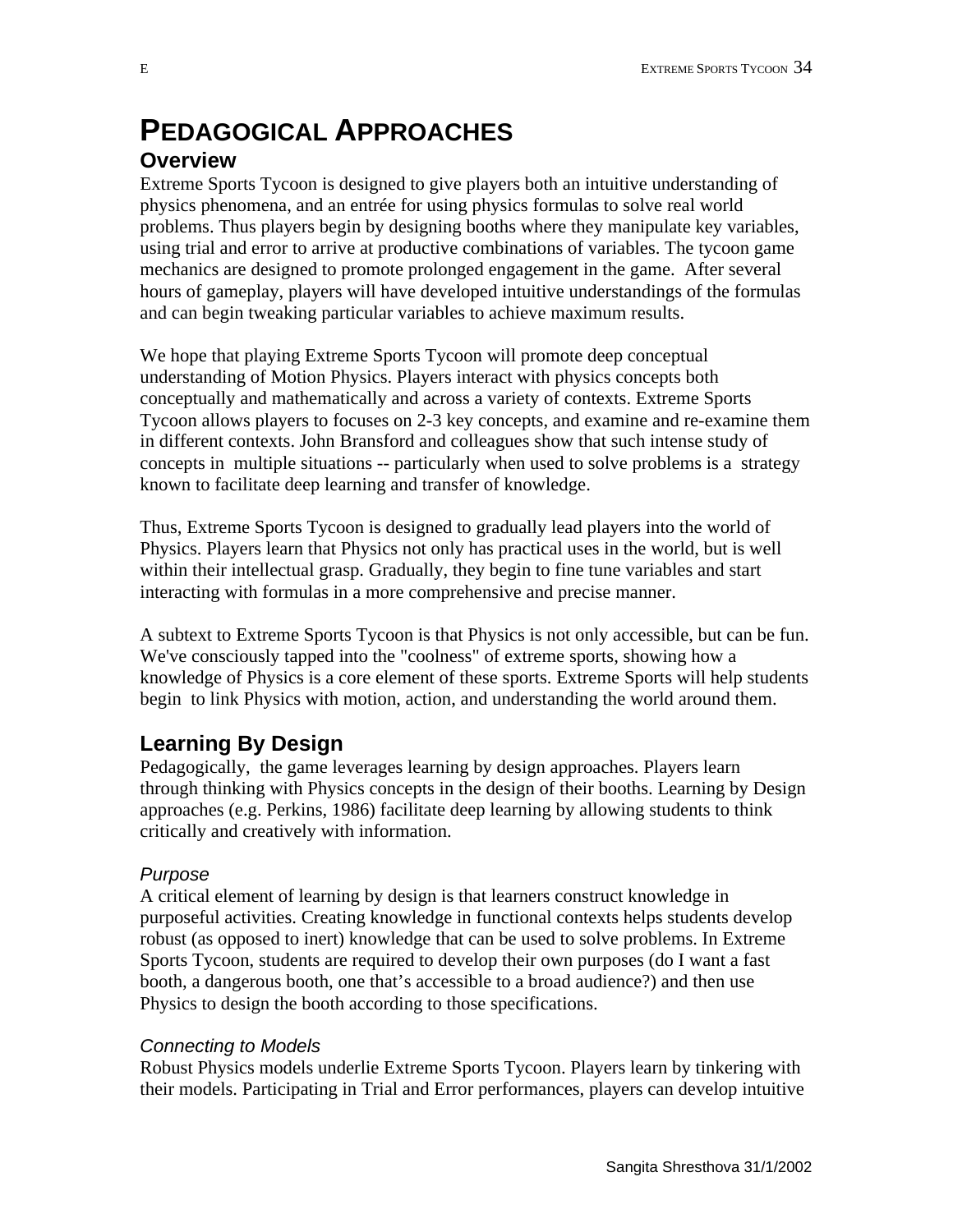understandings of how models of motion interact, and then test these models in their design.

#### *Connecting to Structures*

A potential problem with complex learning by design / modeling activities is that learners may not have opportunities for perceiving the deeper, structural relationships between elements. To counteract this pitfall, Extreme Sports Tycoon includes textbook – like resources in the form of the help files where players can learn about the specific formula and see demonstrations of concepts. We expect that students would use this text as a resource to flesh out their understandings of Physical phenomena, consulting it much like a researcher refers to reference texts.

#### *Opportunities for Reflection*

Money and rep function in the game to encourage students to reflect on their designs between iterations. Because failure means losing money and / or reputation points, players are given incentive to reflect on their activities and predict the consequences of their choices. Further, the communication structures allow players to collaborate on designs and critique one another's designs. Players might debate the safety of a booth, or assist one another in the design of their booths.

#### **Flexibly Adaptive to Teaching Situations**

Extreme Sports Tycoon is designed to be a stand-alone game that players and students could play for entertainment or to learn more about Physics. However, we have also designed Extreme Sports Tycoon so that teachers could use it in a variety of scenarios.

#### *Extreme Sports Tycoon as a Stand Alone Unit*

The most obvious, and perhaps most desirable method for using Extreme Sports Tycoon would be as a relatively self-contained unit, spanning 3-6 weeks. One can imagine a unit starting with some videos and pictures of Bungee Jumps, and then asking students "How does this jumper know that she won't crack her head open?" From there, students might be given a simple bungee problem, and a few formulas, and asked to estimate answers. This activity would prompt students to ask questions about how and why Bungee jumping works.

The instructor might introduce the game, explaining that players will play Extreme Sports Tycoon in order to learn more about the laws of motion and how they play out in events on earth. Players might be given 1-2 weeks to play the game, with the instructor answering questions, and delivering just-in-time lectures as necessary. The instructor may construct booths to isolate variables or highlight particular relationships. The savvy instructor might also observe students' activities, and assign design challenges as homework (e.g. design a bungee jump where the jumper reaches a velocity of 100 mph but is left hanging 36 feet from the ground at the end). Or, the instructor might use Extreme Sports Tycoon as a test for students at the end of a unit.

Thus, embedded within this "Unit Plan" Scenario might be three other uses of Extreme Sports Tycoon:

• Demonstrations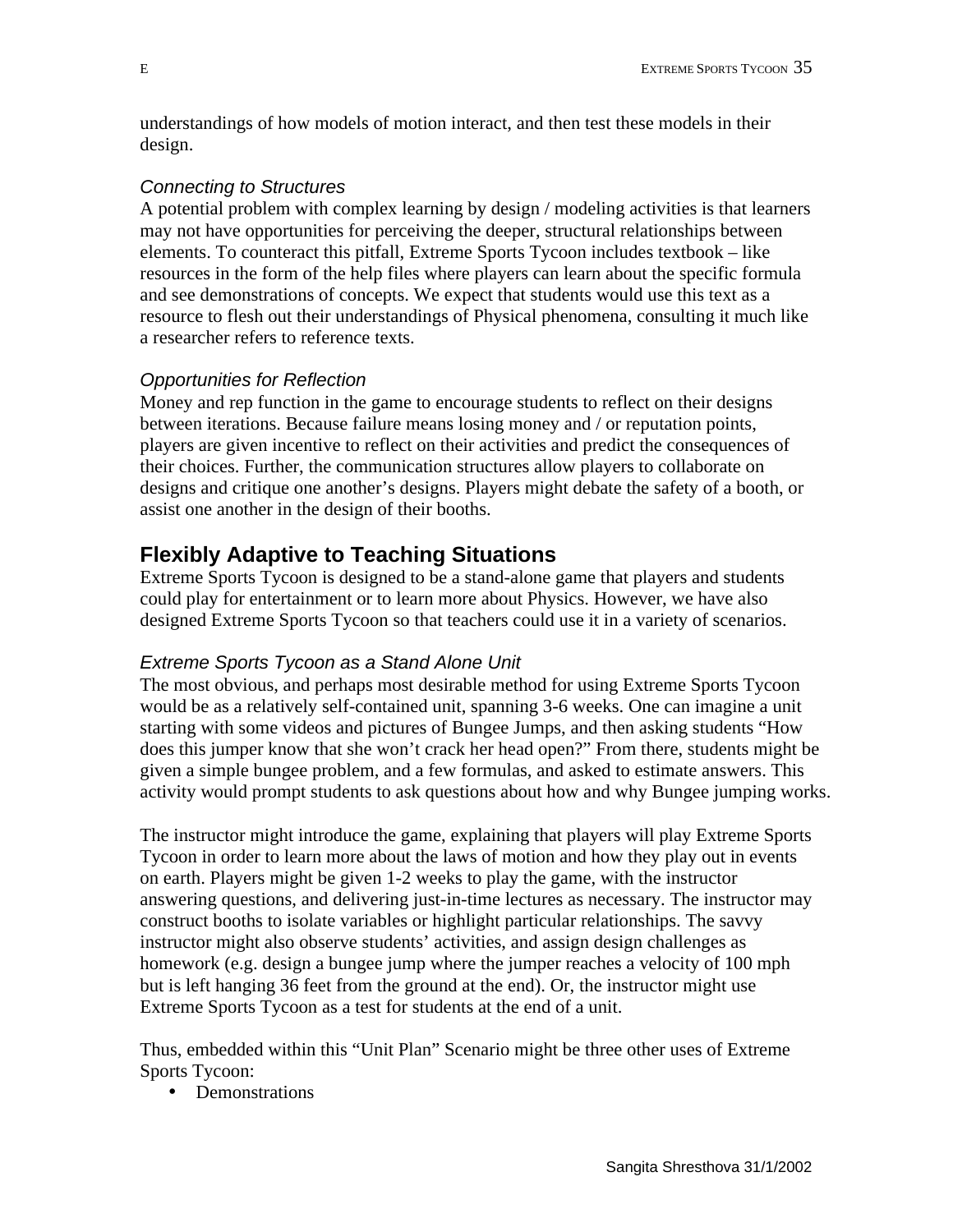- Practice Problems
- Assessments

Different instructors might arrange these activities according to their needs. Some may assign the game as homework. Others may prefer to use class time to have students work on problems and then observe student work and give just-in-time lectures as necessary. Still others may want to supplement the game playing with demonstrations and activities that involve physical objects. Next, we highlight Extreme Sports Tycoon as a demonstration, practice, and assessment tool.

#### *Extreme Sports Tycoon as Demonstration*

The instructor is introducing the spring formula. So, she constructs three different booths with three different rope lengths. Next, she has the class predict which rope will leave the jumper at selected heights. Using a projector, the instructor runs the simulation nine different times. In each demonstration, she asks students to predict how the system will behave. Then, she explains to them why it unfolded the way it did.

#### *Extreme Sports Tycoon as Practice Problems*

These same three problems might be given to students to work on in a laboratory situation. Working in teams of three, students have 5 minutes to develop a solution to the problem. Students might split their efforts between estimating values by running trial jumps, and then plugging numbers into formula. Or, teachers might construct challenges for students, such as design a booth with the highest thrill value. Finally, instructors might challenge students to design a series of booths to communicate a Physics principle concept, such as F=MA. So, students might design a series of jumps with varying initial velocities or masses in order to show how different variables create different force on the rope. The same web community that is used for players to create booths might be used for teachers to exchange formulas.

#### *Extreme Sports Tycoon as Assessment.*

Teachers might use Extreme Sports Tycoon as tests. Whereas in traditional environments, teachers might construct paper-based problems where students solve for unknowns, in Extreme Sports Tycoon, teachers might construct problems where players must select the proper length of rope, or design a booth where players reach a top velocity of 100 mph and are left hanging 25 feet from the ground. Such design tasks would demand that students have a comprehensive understanding of the key formula, including when and how to employ them in the pursuit of complex design tasks.

## **Assessment Methodologies**

Extreme Sports Tycoon is designed to support several types of assessments. First, players get continuous feedback on their work by watching how well their choices work in the game. As players perform jumps, and conduct trial tests on their booths, they can test their assumptions about how booths work. Further, they can receive peer feedback as classmates critique how well their designs function within the community. The chat tools and message board tools of the community allow players to critique and debate different booths.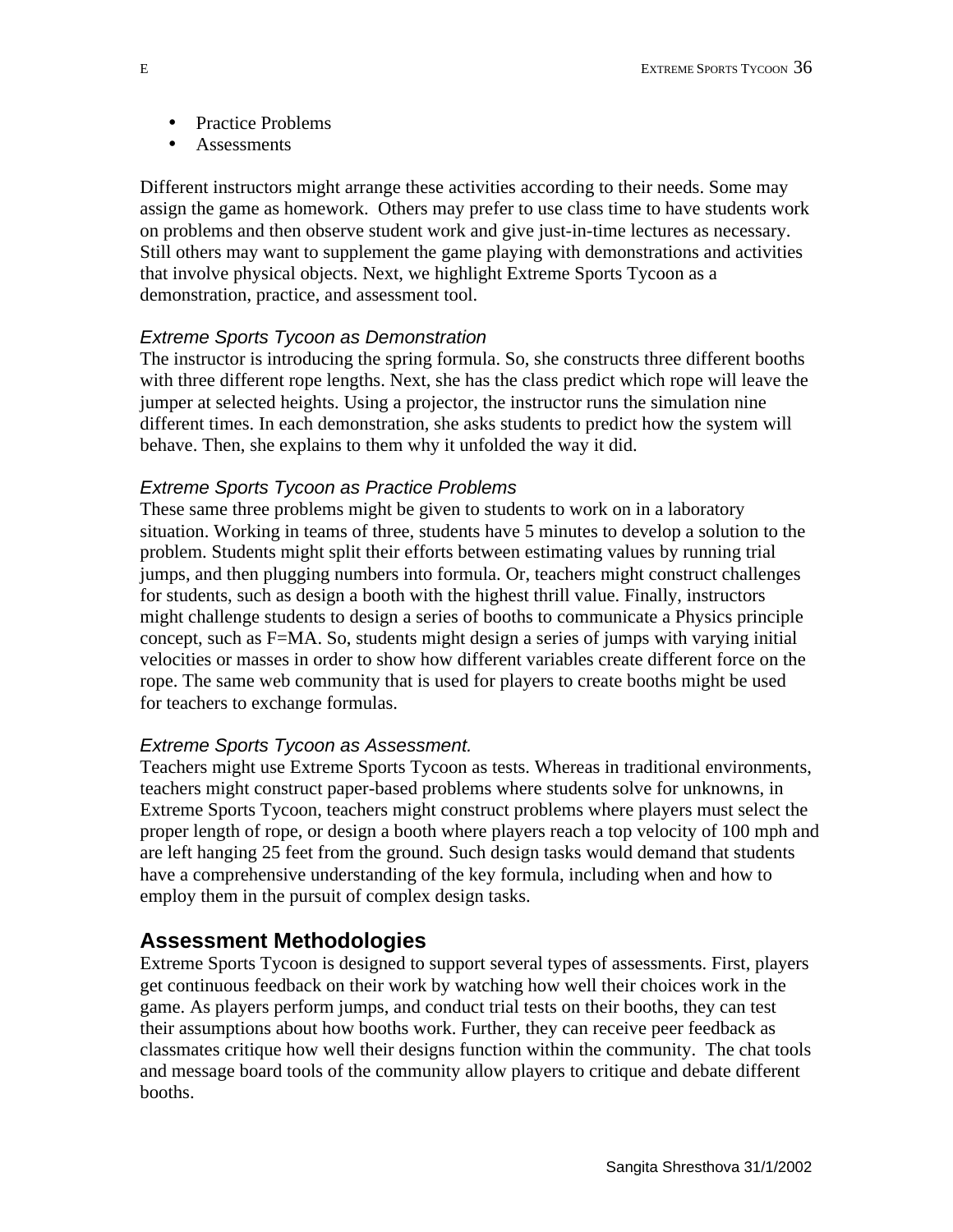## **RESOURCES**

Menz, Paul G. The physics of bungee jumping. Physics teacher, v. 31, Nov. 1993: 483- 487.

#### **AP Physics — Newtonian Mechanics Table**

http://www.collegeboard.com/ap/students/physics/cours007.html A list of the content of the AP Physics B and C tests

Justin the Bungee Jumper. Clemson University Physics Department. http://hubcap.clemson.edu/phys-car/fun/bungee/

Hands on Physics—The Great Bungee Jump Project http://hop.concord.org/amu/amu.index.html

Bungee Equipment—http://www.fettke.com/bungee/equip.htm Canyoning Equipment—http://www.petzl.com/FRENG/tech/canyon.html

Geographic Imaging Tools http://ww.esri.com/software/arcview/extensions/imageext.html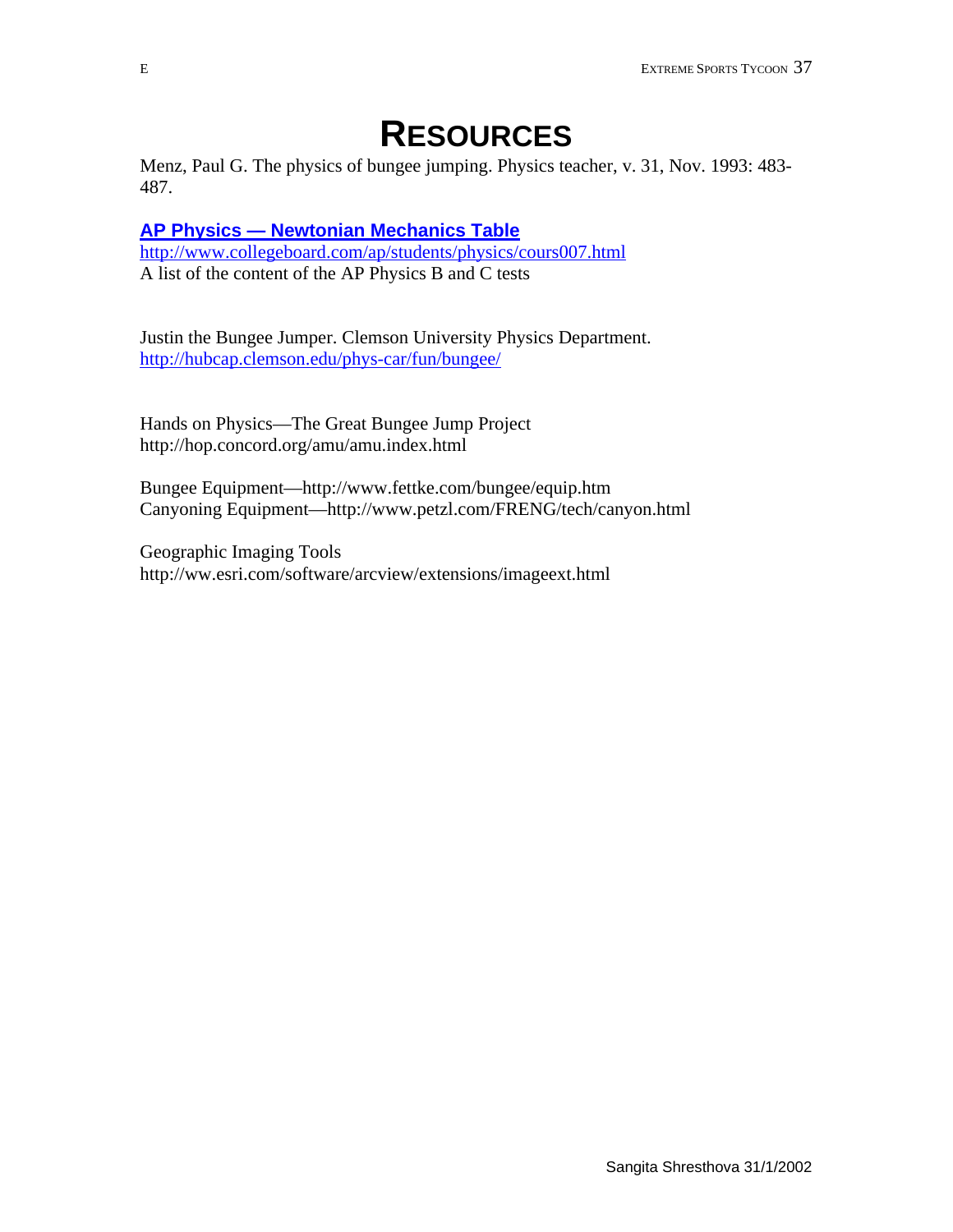## **SPORTS HISTORY APPENDIX**

# **II. HISTORY OF BUNGEE JUMPING**

Bungee has quite an old origin. The idea of this way of jumping comes from the ancient ritual "Gkol" performed in the Pentecost Island in the Pacific Archipelago of Vanuatu. The legend says that in the village Bunlap a man called Tamalie had a quarrel with his wife and she ran away and climbed a Banyan tree where she wrapped her ankles with liana vines. When Tamalie came up to her, the woman jumped from the tree and so did her husband not knowing what had his wife done. So he died but the woman survived. The men of Bunlap were very impressed by this performance and they began to practice such jumps in case they got in similar situation. This practice transformed into a ritual for rich yam harvest and also for proving manhood.





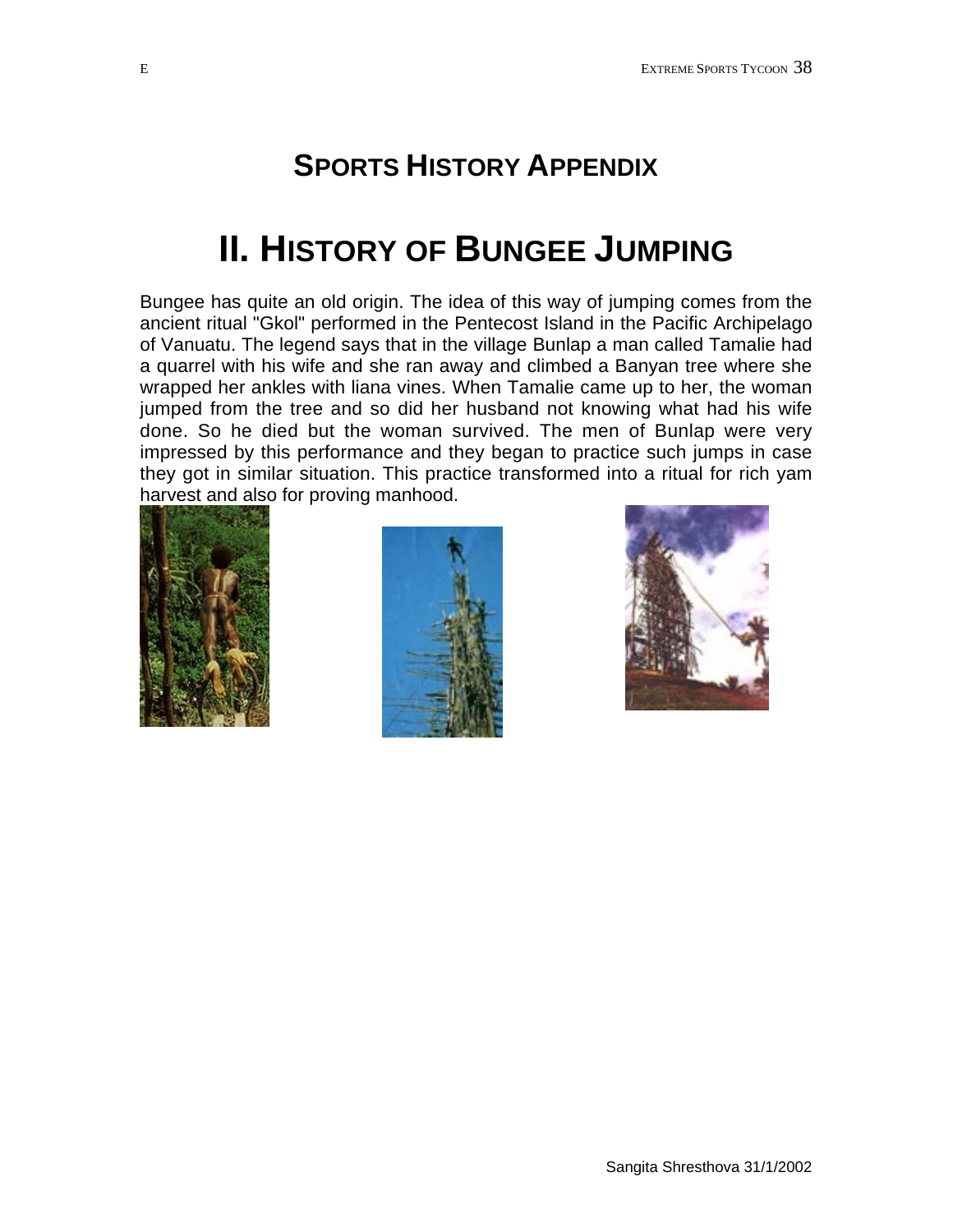Modern bungee jumping as we know it today actually started on the 1st of April ( Fools' Day ) 1979 when a group of people from the Oxford University Dangerous Sport Club, impressed by a film about "vine jumpers", jumped from 245-Clifton Suspension Bridge in Bristol, England. Using nylon braided, rubber shock cord instead of vines, and dressed in their customary top hat and tails, they performed a four man simultaneous jump .The enthusiasts were promptly arrested for this. But the news hit the world press the next day. The new adrenaline mania had begun. The D.S.C. performed many other jumps, including one off the Golden Gate Bridge. In early 1988, A.J. Hackett and Chris Allum, opened the first commercial jump site in Ohakune, New Zealand. Hackett also made a great commercial show in 1987 when he jumped from the Eiffel Tower in Paris.

As part of the publicity, Hackett performed an astounding bungee jump from the Eiffel Tower! Since then, there have been a lot of towers, cranes, bridges and even hot-air balloons serving as platforms for jumping and bungee is the simplest and most easily understood of the aerial extreme sports.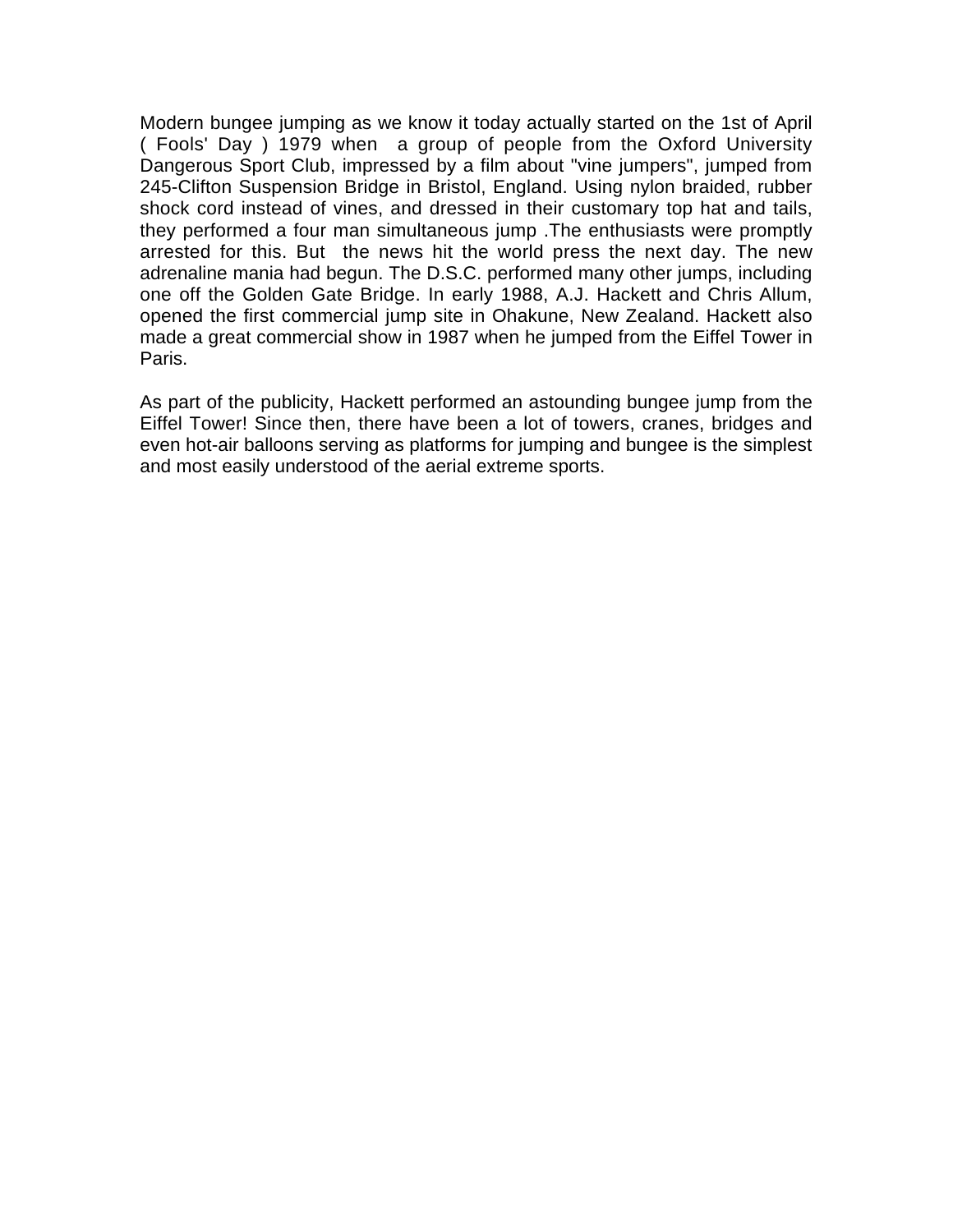## **III**. **History of Parachuting**

Information about parachute-like contraptions dates back to the 12th Century. By that time in Chinese court ceremonials certain devices resembling parachutes were used to perform jumping stunts from special towers. The umbrella - one of the inventions of Chinese people, has a significant similarity to the parachute mechanism.

Three centuries later the idea of the parachute was invented by Leonardo Da Vinci. He made a sketch of pyramid-shaped structure in his notebook. His original idea was to help people escape from high-burning buildings safely. Although as far as it is known Da Vinci did not put into practice his project. Modern engineers believe it would have worked. That is why Leonardo Da Vinci is considered to be the "Father of the parachute".

About a century later the Hungarian mathematician Fausto de Veranzio who was working in Italy published a book called "Machinae Nova" about his designs of new devices. In that book he shows a picture of "Homo Volans" ("Flying Man") - a man who had jumped from a high tower with an almost modern-looking parachute - some kind of oblong sail attached with four lines to a harness on the jumper. Although Vernanzio claimed to have several jumps with it there is not evidence proving this statement.

In 1779 the French physicist Sebastian Le Normand, together with Joseph Montgolfier studied about parachutes by throwing animals. Le Normand is considered to be the first systematic parachute constructor.

Then in 1785 Jean Pierre Blanchard, famous balloonist and the first man who flew over the English channel, began to work on parachutes. After making successful tests with animals and even his own dog, he jumped himself several times reaching altitude of approximately 2400 meters. Blanchard also made the first silk canopy parachute.

But the first parachute jump known for sure took place on 22 October 1797 in Paris. A man called Andre-Jacques Garnerin was doing his living by charging people watching his balloon flight until one day his balloon exploded at an altitude of 700 meters in front of the terrified spectators. Then Garnerin put into practice his homemade parachute which was 10 meters in diameter and had 36 suspension lines. He landed safely about 1 km far from his starting point.

Garnerin's wife Genevieve Labrosse and niece Elisa were the first women to perform the parachute jump.

The first recorded emergency jump was made by the Polish aeronaut Jordaki Kuparento who jumped from his burning balloon on 14 July 1808 over Warsaw.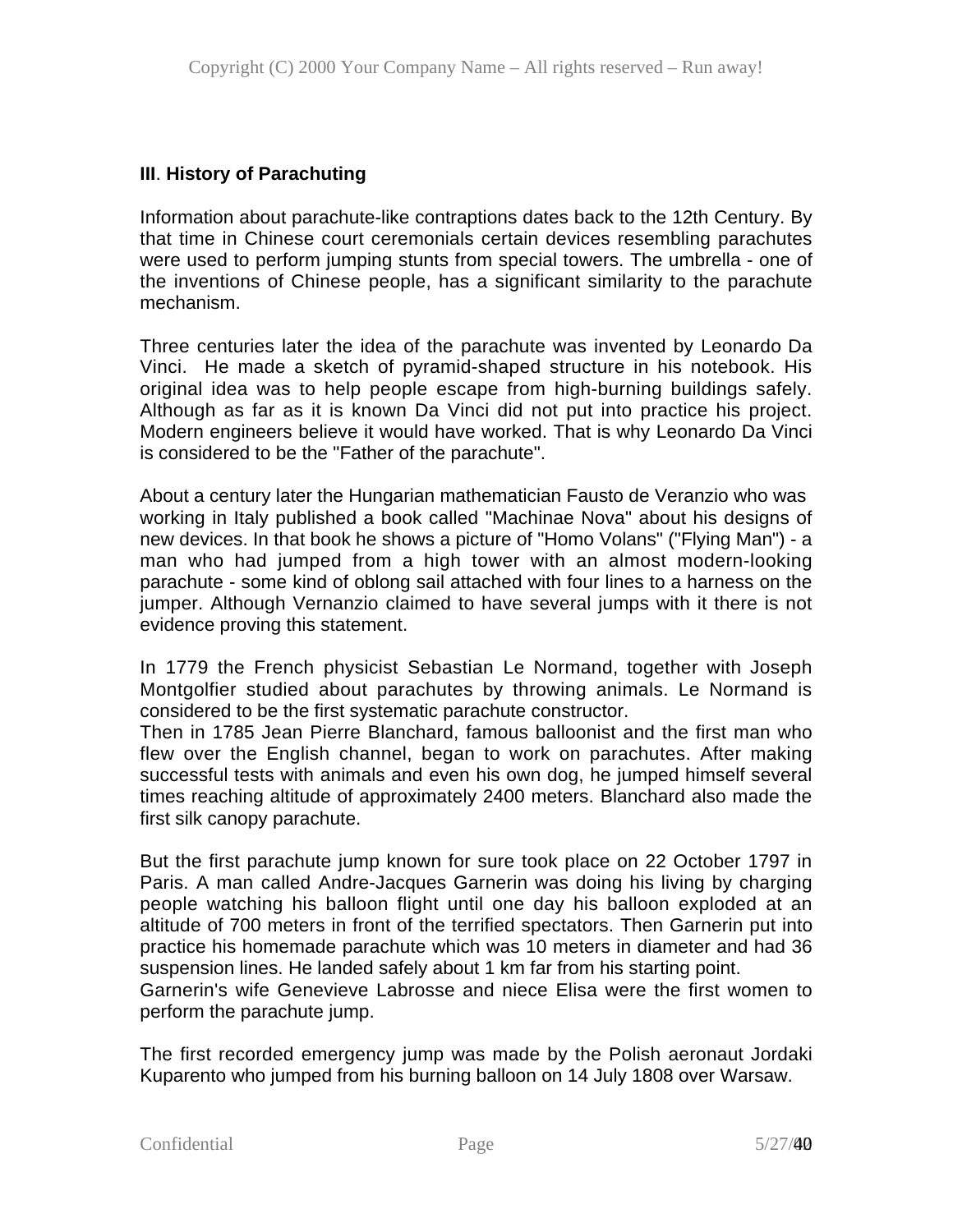In 1837 the first fatal accident occurred in Skydiving History when Robert Cocking jumped from 1700 meters and his cone-shaped parachute disintegrated.

 In 1802 the French astronomer Lelandes realized that the reason for the oscillations during his fall was in the air that was under the parachute surface. He suggested putting a hole in the middle of the canopy and this really solved the problem.

In 1885 Thomas Balwing invented the harness. In 1890 the Germans Paul Letteman and Kaethe Paulus used parachutes folded in bags. Grant Morton jumped from his plane in 1911 over Venice Beach, California. Captain Albert Berry who had previously jumped from balloons, made his parachute fall on March 1st, 1912 near St. Louis. With the first freefall in 1914 began the sport of parachuting. In the World War I the military forces realized the importance of the parachute in saving pilot in emergency. The first emergency escape was performed by an Australian pilot on the Russian front in 1916. Then parachuting was considerably improved by the army for a special crew of paratroopers.

Parachuting became popular as some French jumpers began doing it for fun.

The first sport parachuting championship was held in Yugoslavia in 1951. On August 16, 1960 in the New Mexico desert Colonel Joseph Kittinger made a worldwide record by jumping from an altitude of 102,800ft.His fall lasted about 4.8 minutes and he reached almost supersonic speed! His achievement remains the highest parachute jump in history.